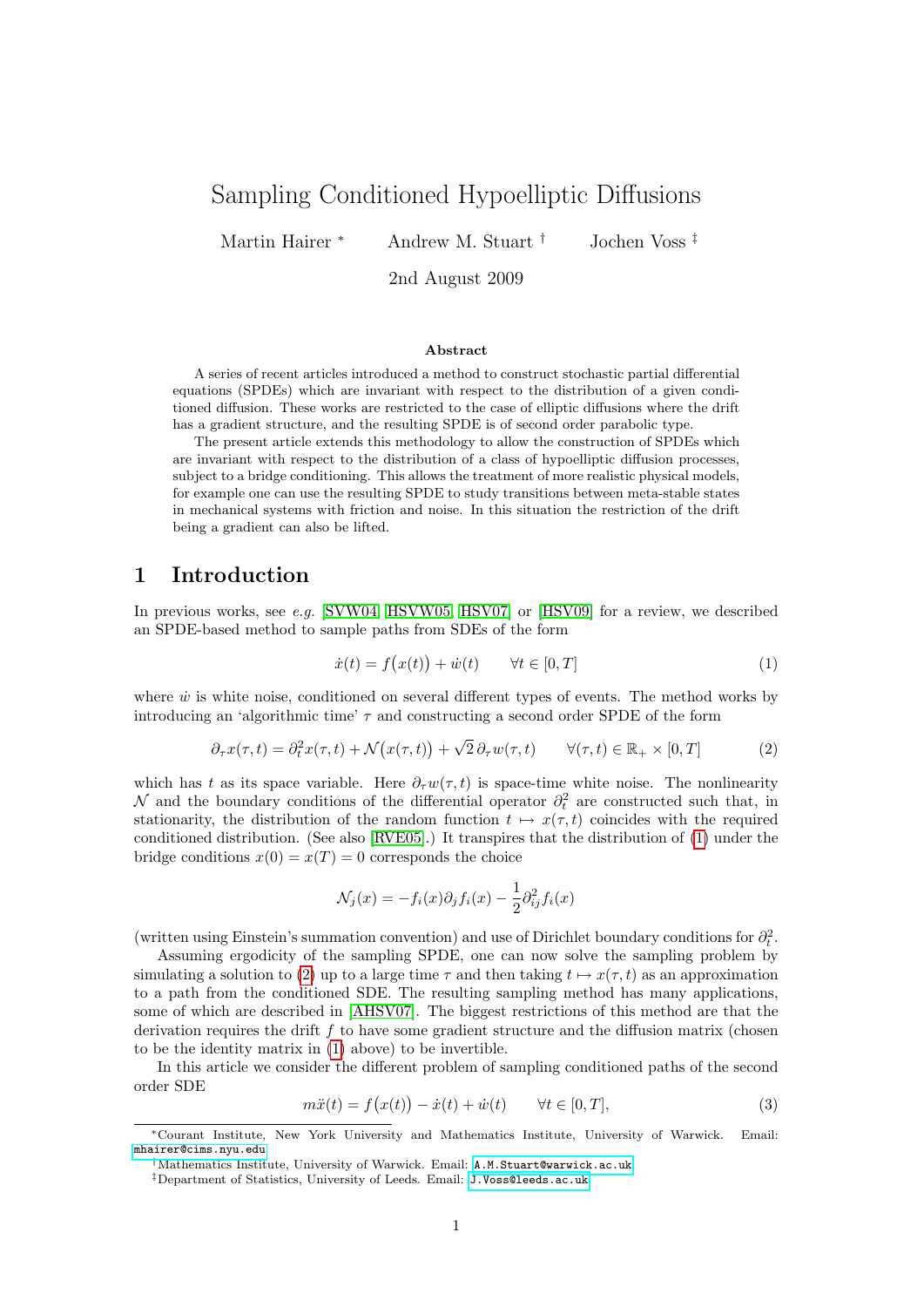conditioned on  $x(0) = x_-\text{ and } x(T) = x_+$ . Equation [\(3\)](#page-0-2) could, for example, describe the time evolution of a noisy mechanical system with inertia and friction. Rewriting this second order SDE as a system of first order SDEs for  $x$  and  $\dot{x}$  leads to a drift which is in general not a gradient (even in the case when f itself is one) and, since the noise only acts on  $\dot{x}$ , one obtains a singular diffusion matrix. Thus, this problem is outside the scope of the previous results. However, it has enough structure so that it still can be treated within a similar framework. Indeed, we derive in this article a fourth order SPDE of the form

<span id="page-1-0"></span>
$$
\partial_{\tau} x(\tau, t) = \left(\partial_t^2 - m^2 \partial_t^4\right) x(\tau, t) + \mathcal{N}(x)(\tau, t) + \sqrt{2} \partial_{\tau} w(\tau, t) \qquad \forall (\tau, t) \in \mathbb{R}_+ \times [0, T] \tag{4}
$$

where, again, the boundary conditions and the drift term  $\mathcal N$  are chosen in such a way that the conditioned distribution of [\(3\)](#page-0-2) is stationary for [\(4\)](#page-1-0).

One surprising fact about this result is that it does not require  $f$  to be a gradient. In our earlier works, even the appropriate definition of solutions for the (formal) second order SPDE derived to sample conditioned paths of [\(1\)](#page-0-0) in the non-gradient case is not clear (see [\[HSV07,](#page-20-2) section 9] or [\[AHSV07,](#page-19-0) section 9.2]); the analysis for elliptic equations is thus restricted to the gradient case. In contrast, the greater regularity of solutions to SPDE [\(4\)](#page-1-0) here, sampling conditioned paths of [\(3\)](#page-0-2), allows us to obtain existence results for the fourth order SPDEs arising, without any gradient requirements on f.

In the special case where f is a gradient and  $f(x<sub>-</sub>) = f(x<sub>+</sub>) = 0$ , the components of the nonlinearity  $N$  can be written as

$$
\mathcal{N}_j(x) = -f_i(x)\partial_j f_i(x) - m \partial_t x_i \partial_t x_k \partial_{jk}^2 f_i(x) + m \partial_t \left(\partial_t x_i(\partial_i f_j(x) + \partial_j f_i(x))\right)
$$

(using Einstein's summation convention again). It is tempting to try to derive [\(2\)](#page-0-1) by taking the limit  $m \perp 0$  in [\(4\)](#page-1-0), in particular since the first terms of the corresponding nonlinearities coincide. It transpires that taking this limit is not entirely trivial: one needs to argue that on one hand,  $m \partial_t x_i \partial_t x_k \to \frac{1}{2} \delta_{ik}$  as  $m \downarrow 0$ , but that the term  $m \partial_t (\partial_t x_i (\partial_i f_j + \partial_j f_i))$  becomes negligible in the limit.

One novelty of this article compared to earlier work like [\[Zab88,](#page-20-5) [HSV07\]](#page-20-2) is that there is no natural Banach space (like the space of continuous functions) on which the nonlinearity is welldefined and on which the linearised equation generates a contraction semigroup. The reason for this is that the linear operator of the equations studied in this article is a fourth-order differential operator. Another technical difficulty stems from the fact that the nonlinearity  $\mathcal N$  has very weak dissipativity and regularity properties.

While writing this article, we did some numerical simulations on the fourth order SPDE presented here to study whether the SPDE could be used as the basis of an infinite dimensional MCMC method. Differently from the situation in earlier articles, these simulations proved prohibitively slow and the resulting method does not seem like a useful approach to sampling. This is mainly due to the fact the convergence time to equilibrium seems to grow like  $T<sup>4</sup>$  and thus can get very big for non-trivial problems. Consequently, we do not include these simulation results in the article.

For a number of articles considering fourth-order (S)PDEs, see for example [\[BMPW01\]](#page-20-6), [\[DPD96\]](#page-20-7) and [\[LCM96\]](#page-20-8). Alternative methods to construct solutions of SPDEs and to identify their stationary distributions are based on the theory of Dirichlet forms, see e.g. [\[RM92\]](#page-20-9).

The text is structured as follows: in section [2](#page-2-0) we give a detailed description of the sampling problem under consideration and formulate the main result in theorem [4.](#page-3-0) The proof of this result is given in sections [3,](#page-4-0) [4](#page-10-0) and [5.](#page-12-0)

#### Notation

Throughout the article, we will use the notation as introduced above: by  $s, t \in [0, T]$  we denote 'physical time', i.e. the time variable in equations like [\(1\)](#page-0-0) and [\(3\)](#page-0-2) which define the target distributions. By  $\sigma, \tau \geq 0$  we denote 'algorithmic time', *i.e.* the time variable in sampling equations like [\(2\)](#page-0-1) and [\(4\)](#page-1-0). Thus, in the sampling SPDEs,  $\tau$  takes the role of time and t takes the role of space.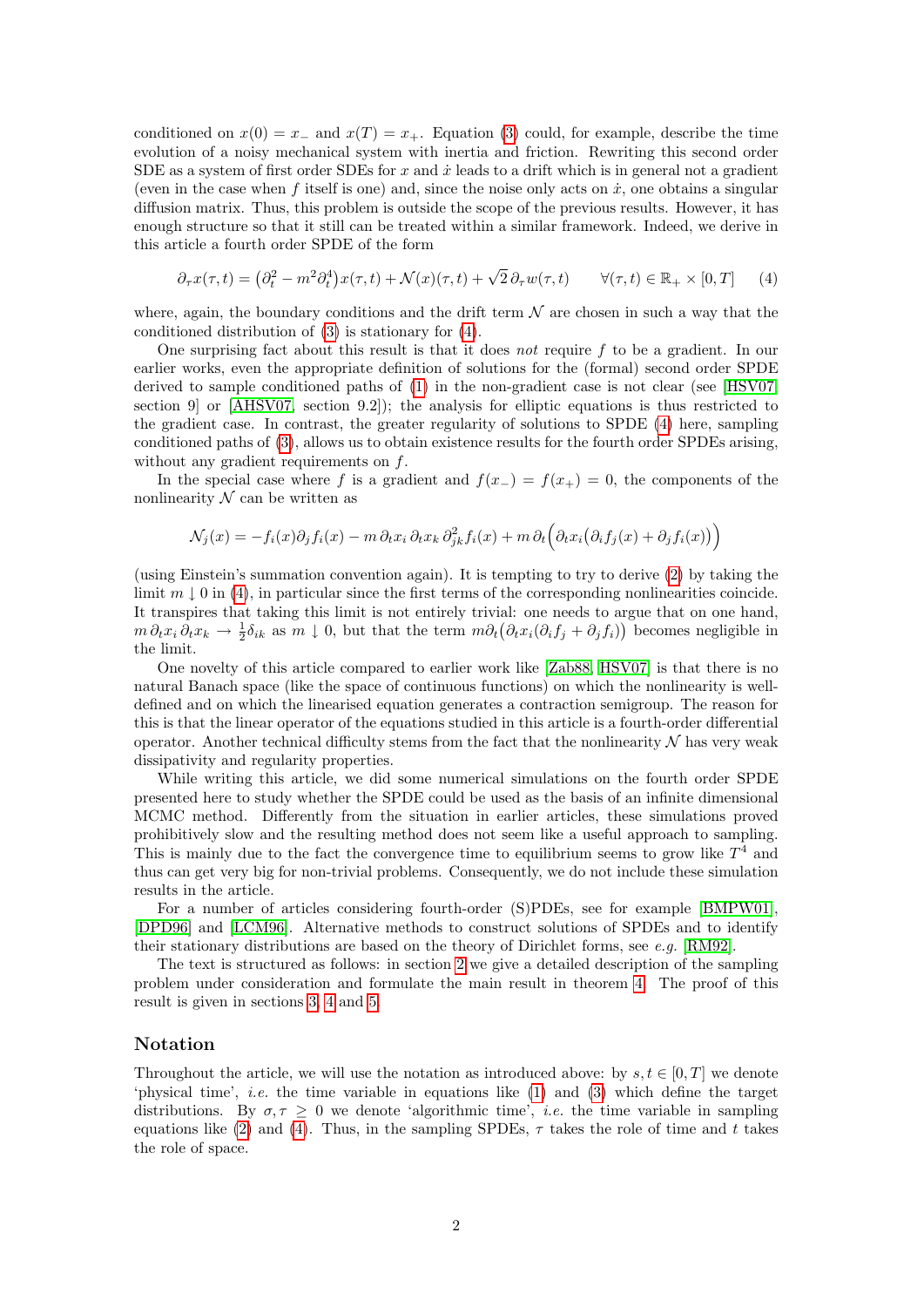#### Acknowledgements

The authors are grateful to the support of EPSRC through grant EP/E002269/1. JV would like to thank the Courant Institute, where part of this article was completed, for its hospitality. AMS is grateful to the ERC and EPSRC for financial support.

# <span id="page-2-0"></span>2 The Sampling Problem

In this section we give the full statement of the sampling problem we want to solve; the main result is contained in theorem [4.](#page-3-0)

First consider the following unconditioned second order SDE:

<span id="page-2-1"></span>
$$
m\ddot{x}(t) = f(x(t)) - \dot{x}(t) + \dot{w}(t) \qquad \forall t \in [0, T],
$$
  
\n
$$
x(0) = x_0, \quad \dot{x}(0) = v_0
$$
\n(5)

where the solution x takes values in  $\mathbb{R}^d$ ,  $m>0$  is a constant,  $f: \mathbb{R}^d \to \mathbb{R}^d$  is a given function, and w is a standard Brownian motion on  $\mathbb{R}^d$ . The initial conditions  $x_0$  and  $v_0$  are either deterministic, or random variables independent of  $w$ . The solution to this SDE can be interpreted as the time evolution of the state of a mechanical system with friction under the influence of noise. In this case m would be the mass and f would be an external force field. Models like this are, for example, widely used in molecular dynamics since for conservative forces  $f$  they describe Hamiltonian systems in contact with a heat bath. In this context, equation [\(5\)](#page-2-1) is called the Langevin equation. The limiting case  $m = 0$  corresponds to the *Brownian dynamics* [\(1\)](#page-0-0).

<span id="page-2-4"></span>**Remark 1.** Arbitrary Constants in front of the  $\dot{x}$  and  $\dot{w}$  terms can be introduced using a scaling argument: Let  $\beta, \gamma > 0$  and define the process y by  $y(t) = x(t/\gamma)/\sqrt{\beta/2}$ . Then y solves the SDE

$$
\tilde{m}\,\ddot{y}(t) = \tilde{f}\big(y(t)\big) - \gamma\,\dot{y}(t) + \sqrt{\frac{2\gamma}{\beta}}\,\dot{w}(t) \qquad \forall t \in [0,\tilde{T}]
$$

where  $\tilde{m} = \gamma^2 m$ ,  $\tilde{f}(x) = f(\sqrt{\beta/2}x)/\sqrt{\beta/2}$  and  $\tilde{T} = \gamma T$ . Thus, by rescaling T, m and F we can assume  $\beta = 2$  and  $\gamma = 1$  without loss of generality.

For our analysis we rewrite the second order SDE [\(5\)](#page-2-1) as a system of first-order SDEs in the variables  $x$  and  $\dot{x}$ . We get

$$
dx(t) = \dot{x}(t) dt, \qquad x(0) = x_0, \nm \, d\dot{x}(t) = f(x(t)) dt - \dot{x}(t) dt + dw(t) \qquad \dot{x}(0) = v_0.
$$
\n(6)

In the Hamiltonian case  $f(x) = -\nabla V(x)$ , and provided that the potential V is sufficiently regular, it can be checked that the Boltzmann-Gibbs distribution

<span id="page-2-2"></span>
$$
\exp\left(-2\left(V(x) + \frac{1}{2}m\dot{x}^2\right)\right)dx\,dx
$$

is invariant for  $(6)$ . If V is sufficiently coercive, this distribution can be normalised to a probability distribution. Note that in equilibrium, the position  $x$  and the velocity  $\dot{x}$  are independent. Thus, in stationarity, the velocity satisfies  $\dot{x}(t) \sim \mathcal{N}(0, 1/2m)$  for all  $t \in [0, T]$ . We will, even for the non-gradient case, use this distribution for the initial condition for  $\dot{x}$ .

<span id="page-2-3"></span>**Definition 2.** For  $T > 0$ ,  $x_-, x_+ \in \mathbb{R}^d$  and  $f: \mathbb{R}^d \to \mathbb{R}^d$ , define  $Q_f^{0,x_-}$  to be the distribution of the process x given by [\(6\)](#page-2-2) where  $x_0 = x_-\,$  and  $v_0 \sim \mathcal{N}(0, 1/2m)$ , independent of w. Define the target distribution  $Q_f^{0,x_-;T,x_+}$  to be the distribution of x under  $Q_f^{0,x_-}$ , conditioned on  $x(T) = x_+$ .

The sampling problem considered in the rest of this article is to find a stochastic process with values in  $L^2([0,T], \mathbb{R}^d)$  which has the target distribution  $Q_f^{0,x_-;T,x_+}$  as its stationary distribution. Note that  $Q_f^{0,x_-;T,x_+}$  is just the distribution of x and not of the pair  $(x, \dot{x})$  and thus is a probability measure on  $L^2([0,T], \mathbb{R}^d)$ . Considering this distribution is sufficient since for solutions of [\(6\)](#page-2-2) the initial condition  $x(0) = x_-\$  allows to find a bijection between the paths x and  $\dot{x}$ . If f is a gradient, the distribution  $Q_f^{0,x-,T,x_+}$  coincides with the distribution of the process in stationarity, conditioned on  $x(0) = x_-\text{ and } x(T) = x_+$ .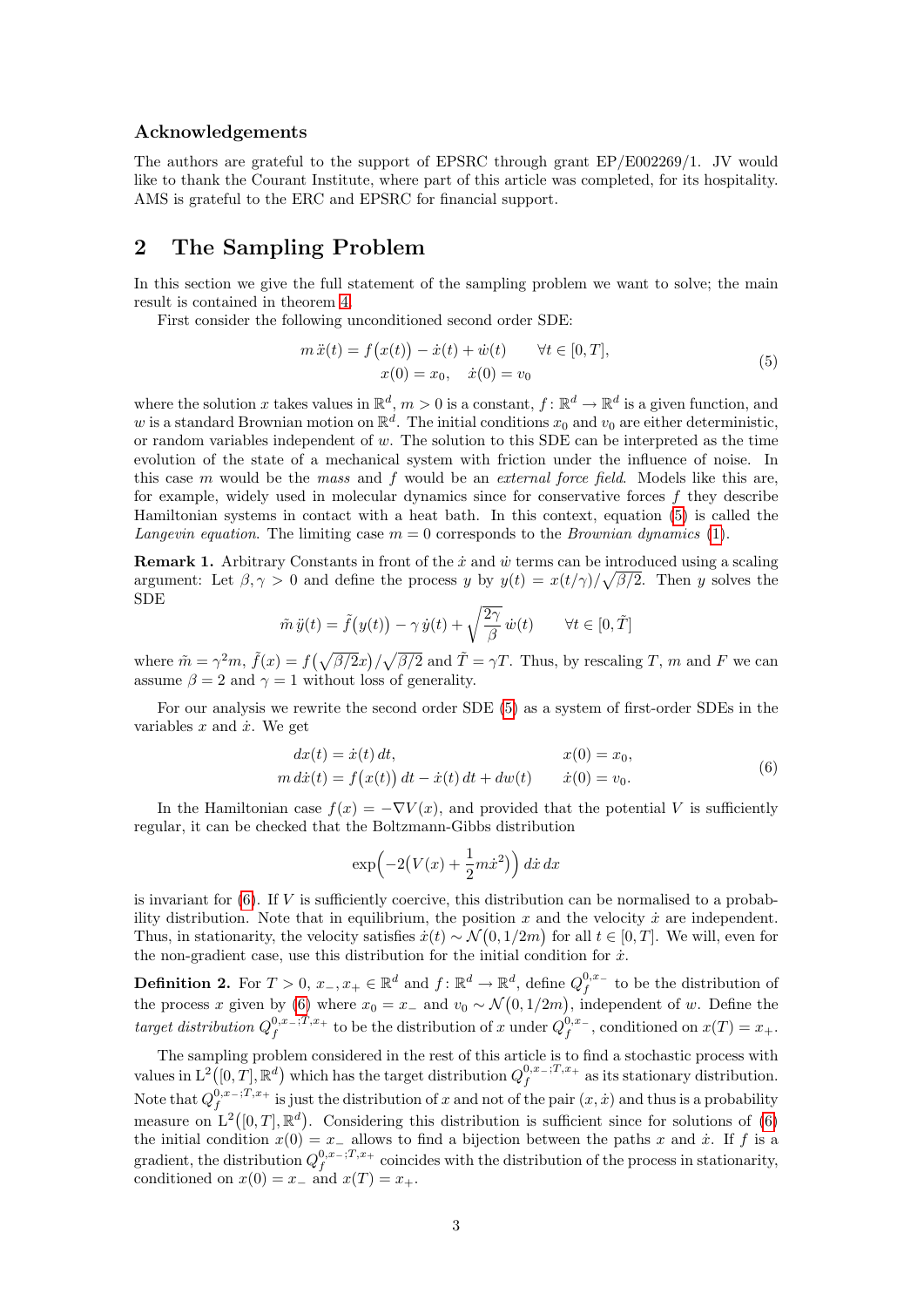<span id="page-3-1"></span>Definition 3. Let L denote the formal differential operator

<span id="page-3-4"></span><span id="page-3-3"></span><span id="page-3-2"></span>
$$
L = -m^2 \partial_t^4 + \partial_t^2
$$

and define L to be this differential operator on the space  $L^2([0,T],\mathbb{R}^d)$ , equipped with the domain

$$
\mathcal{D}(\mathcal{L}) = \left\{ x \in \mathcal{H}^4 \mid x(0) = x(T) = 0, \ m \partial_t^2 x(0) = \partial_t x(0), \ m \partial_t^2 x(T) = -\partial_t x(T) \right\} \tag{7}
$$

where  $H^4 = H^4([0, T], \mathbb{R}^d)$  is the Sobolev space of functions with square integrable generalised derivatives up to the fourth order. Furthermore, let  $\bar{x}$ :  $[0,T] \to \mathbb{R}^d$  be the solution of the boundary value problem  $L\bar{x}=0$  with boundary conditions

$$
\bar{x}(0) = x_-, \quad \bar{x}(T) = x_+, \quad m \partial_t^2 \bar{x}(0) = \partial_t \bar{x}(0), \quad m \partial_t^2 \bar{x}(T) = -\partial_t \bar{x}(T). \tag{8}
$$

We will see in lemma [17](#page-10-1) that the operator  $\mathcal L$  given by this definition is self-adjoint and negative definite.

<span id="page-3-0"></span>**Theorem 4.** Consider the  $L^2([0,T], \mathbb{R}^d)$ -valued equation

$$
dx(\tau) = \mathcal{L}(x(\tau) - \bar{x}) d\tau + \mathcal{N}(x(\tau)) d\tau + \sqrt{2} dw(\tau), \qquad x(0) = x_0.
$$
 (9)

Here  $\mathcal L$  and  $\bar x$  are given in definition [3,](#page-3-1) w is a cylindrical Wiener process,  $x_0 \in L^2([0,T],\mathbb R^d)$ and

<span id="page-3-5"></span>
$$
\mathcal{N}_k(x) = -f_i(x)\partial_k f_i(x) + m \partial_t x_i \partial_t x_j \partial_{ij}^2 f_k(x) \n- \partial_t x_i (\partial_i f_k(x) - \partial_k f_i(x)) + m \partial_t^2 x_i (\partial_i f_k(x) + \partial_k f_i(x)) \n+ m \big( f_k(x_-)\partial_t \delta_0 - f_k(x_+)\partial_t \delta_T \big)
$$
\n(10)

for  $k = 1, \ldots, d$  where we used Einstein's summation convention over repeated indices,  $\delta_0$  and  $\delta_T$  are the Dirac distributions at 0 and T respectively, and all derivatives are taken in the distributional sense. Assume that  $f \in C^2(\mathbb{R}^d, \mathbb{R}^d)$ , that the partial derivatives  $\partial_i f$  and  $\partial_{ij} f$  are bounded and globally Lipschitz continuous for all  $i, j = 1, \ldots, d$  and that there are constants  $\beta < 1$  and  $c > 0$  such that  $|f(x)| \leq |x|^{\beta} + c$  for all  $x \in \mathbb{R}^d$ . Furthermore assume that the  $SDE$  [\(6\)](#page-2-2) a.s. has a solution up to time T. Then the following statements hold:

- a) For every  $x_0 \in L^2([0,T],\mathbb{R}^d)$ , equation [\(9\)](#page-3-2) has a unique, global, continuous mild solution with  $\mathbb{E}(\|x(\tau)\|_{\mathbf{L}^2}^2) < \infty$  for all  $\tau > 0$ .
- b) For  $\tau > 0$ , the solution  $x(\tau)$  a.s. takes values in the Sobolev space  $H^1([0,T], \mathbb{R}^d)$ .
- c) The distribution  $Q_f^{0,x_-;T,x_+}$  given by definition [2](#page-2-3) is invariant for [\(9\)](#page-3-2).

**Remark 5.** The sub-linear growth-condition  $|f(x)| \leq |x|^{\beta} + c$  on the drift seems quite technical. The condition is only required for the bounds in lemma [22.](#page-13-0) We believe that an additional, linear drift term can be added by incorporating it into the linear operator  $\mathcal{L}$ , following a similar procedure as in [\[HSVW05\]](#page-20-1).

Remark 6. As in [\[HSV07,](#page-20-2) remark 5.5], we see that the terms involving derivatives of Dirac distributions can be interpreted as modifications to the boundary conditions. Proceeding this way, we see that [\(9\)](#page-3-2) is formally equivalent to the SPDE

$$
\partial_{\tau} x_k(\tau, t) = Lx_k(\tau, t) - f_i(x)\partial_k f_i(x) + m \partial_t x_i \partial_t x_j \partial_{ij}^2 f_k(x)
$$
  
- 
$$
\partial_t x_i(\partial_i f_k(x) - \partial_k f_i(x)) + m \partial_t^2 x_j(\partial_j f_k(x) + \partial_k f_j(x)) + \sqrt{2} \partial_{\tau} w_k(\tau, t),
$$

where  $\partial_{\tau}w$  is space-time white noise, endowed with the boundary conditions

$$
x(0) = x_-
$$
  
\n
$$
x(T) = x_+
$$
  
\n
$$
m \partial_t^2 x(0) = \partial_t x(0) + f(x_-),
$$
  
\n
$$
m \partial_t^2 x(T) = -\partial_t x(T) + f(x_+).
$$

In the one-dimensional case  $f: \mathbb{R} \to \mathbb{R}$  this SPDE simplifies further to

$$
\partial_{\tau}x(\tau,t) = Lx(\tau,t) - f(x)f'(x) + m(\partial_{t}x)^{2}f''(x) + 2m\partial_{t}^{2}x f'(x) + \sqrt{2}\partial_{\tau}w(\tau,t).
$$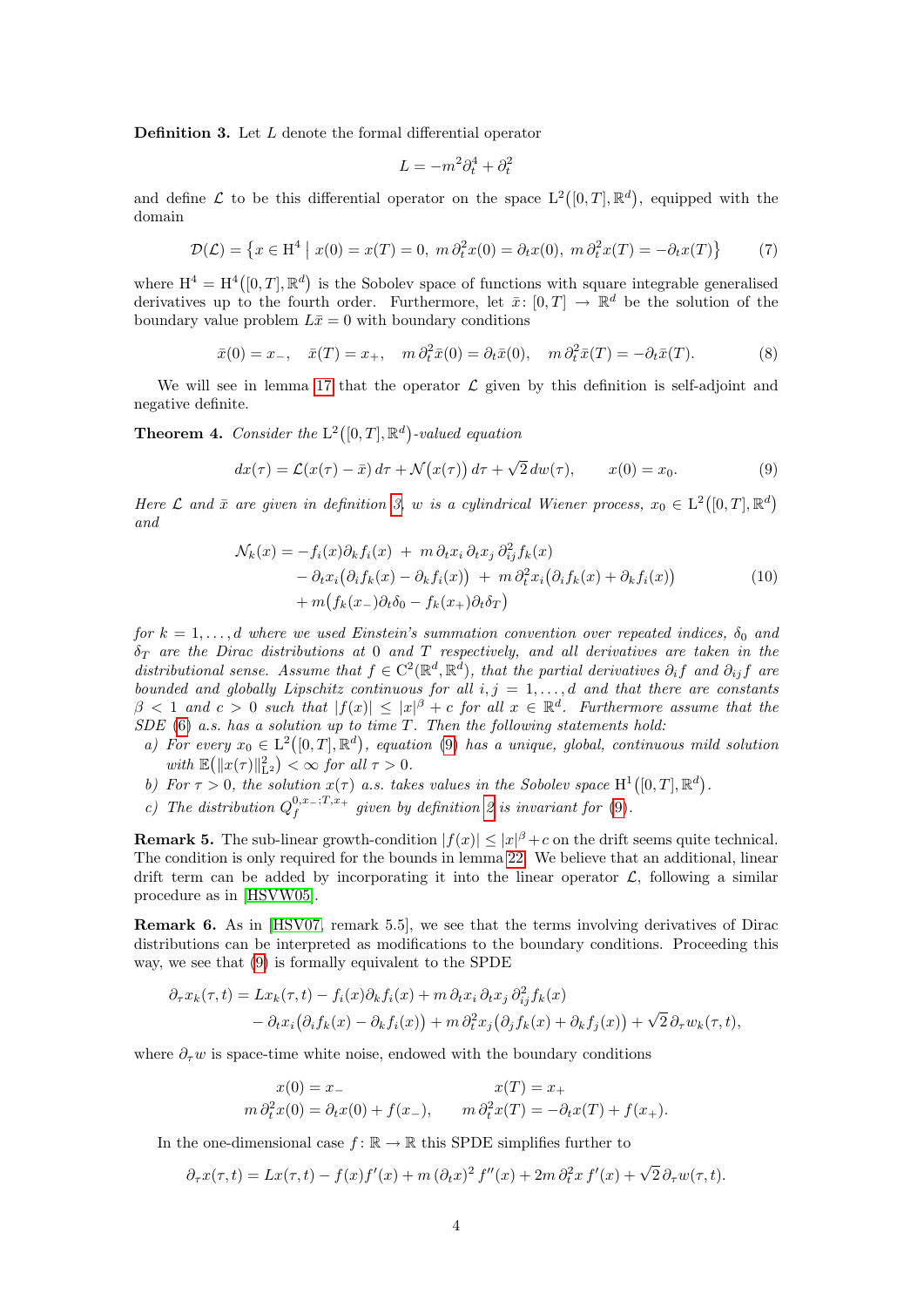Remark 7. Using a standard bootstrapping argument like the one in the proof of [\[Hai09,](#page-20-10) Theorem 6.5] one can show that, in fact, the solution x of [\(9\)](#page-3-2) takes values in the Sobolev space  $H^r([0,T], \mathbb{R}^d)$  for every  $r < 3/2$ .

The remainder of the article gives a proof of theorem [4.](#page-3-0) We start the argument, in section [3,](#page-4-0) by collecting some results about the differential operator  $\mathcal{L}$ . Section [4](#page-10-0) shows that the theorem holds for the linear case  $f \equiv 0$ , in which case  $\mathcal{N} \equiv 0$ . Finally, Section [5](#page-12-0) then completes the proof by showing that introduction of the drift  $\mathcal N$  changes the stationary distribution of [\(9\)](#page-3-2) in the correct way to account for a non-vanishing f.

# <span id="page-4-0"></span>3 Analysis of the Linear Operator

This section collects some results about the operator  $\mathcal L$  from definition [3.](#page-3-1) Since we are only interested in the operator itself and not in the full SPDE, in addition to the scaling-argument from remark [1,](#page-2-4) we can rescale t. Thus, throughout section [3,](#page-4-0) we will consider the operator  $\mathcal L$ defined as

$$
\bar{\mathcal{L}} = -\partial_t^4 + \gamma^2 \partial_t^2,
$$

where  $\gamma = \frac{T}{\pi m}$ , on the domain

$$
\mathcal{D}(\bar{\mathcal{L}}) = \left\{ x \in \mathcal{H}^4 \mid x(0) = x(\pi) = 0, \ \frac{T}{\pi \gamma} \partial_t^2 x(0) = \partial_t x(0), \ \frac{T}{\pi \gamma} \partial_t^2 x(\pi) = -\partial_t x(\pi) \right\}.
$$

Then, after rescaling t,  $\bar{\mathcal{L}}$  differs from the operator  $\mathcal{L}$  from definition [3](#page-3-1) only by multiplication of a positive constant.

Throughout the rest of the paper we will use the following notation: We denote by  $(S(\tau))_{\tau>0}$ the semigroup associated to  $\mathcal{\vec{L}}$  on  $\mathcal{H} = L^2([0,\pi],\mathbb{R}^d)$  and by  $\mathcal{H}_{\alpha} = \mathcal{D}((-\mathcal{\vec{L}})^{\alpha})$  the associated interpolation spaces.

#### 3.1 Approximation to the Spectral Decomposition

**Lemma 8.**  $\bar{\mathcal{L}}$  is a self-adjoint, negative definite operator on  $\mathrm{L}^2([0,\pi],\mathbb{R}^d)$ .

Proof. Using partial integration it is easy to see that

$$
\langle x, \mathcal{L}y \rangle = -m^2 \int_0^T \partial_t^2 x \, \partial_t^2 y \, dt - \int_0^T \partial_t x \, \partial_t y \, dt
$$

$$
-m \Big( \partial_t x(0) \partial_t y(0) + \partial_t x(T) \partial_t y(T) \Big)
$$

for all  $x, y \in \mathcal{D}(\mathcal{L})$ , *i.e.* the operator  $\mathcal L$  is symmetric and negative. Its self-adjointness can be checked just as in [\[RS72,](#page-20-11) section VIII].

<span id="page-4-1"></span>**Lemma 9.** Let  $\lambda_k$ ,  $k \in \mathbb{N}$  be the eigenvalues of  $-\overline{\mathcal{L}}$  and  $e_k$  be the corresponding eigenfunctions. Define furthermore

$$
(f_k^{(i)} | i = 1, 2, 3, 4) = (\sin kt, \cos kt, e^{-kt}, e^{-k(\pi - t)}).
$$

Then the following statements hold:

- a) The eigenvalues of  $\bar{\mathcal{L}}$  satisfy  $\lambda_k = k^4 + \mathcal{O}(k^2)$ .
- b) There exist functions  $g_k^{(i)}$  $k_k^{(i)}$  such that  $e_k(t) = \sin(kt) + \frac{1}{k} \sum_{j=1}^4 g_k^{(i)}$  $g_k^{(i)}(t) f_k^{(i)}$  $f_k^{(i)}(t)$  for all  $t \in [0, \pi]$ and such that  $\sup_{j=1}^4 \sup_{k \in \mathbb{N}} ||g_k^{(j)}||$  $\|e_k^{(j)}\|_{\mathbf{C}^j}<\infty$  for every  $j\geq 0$ .

*Proof.* Since  $\mathcal L$  acts independently on each coordinate, we can assume  $d = 1$  without loss of generality. The eigenfunctions of  $\overline{\mathcal{L}}$  can be written in the form

$$
x(t) = \xi_1 e^{\kappa + (t - \pi)} + \xi_2 e^{-\kappa + t} + \xi_3 e^{i\kappa - t} + \xi_4 e^{-i\kappa - t},
$$

where

$$
\kappa_{\pm} = \sqrt{\sqrt{\mu^4 + \frac{\gamma^4}{4}} \pm \frac{\gamma^2}{2}} = \mu \pm \frac{\gamma^2}{4\mu} + \mathcal{O}(1/\mu^3),
$$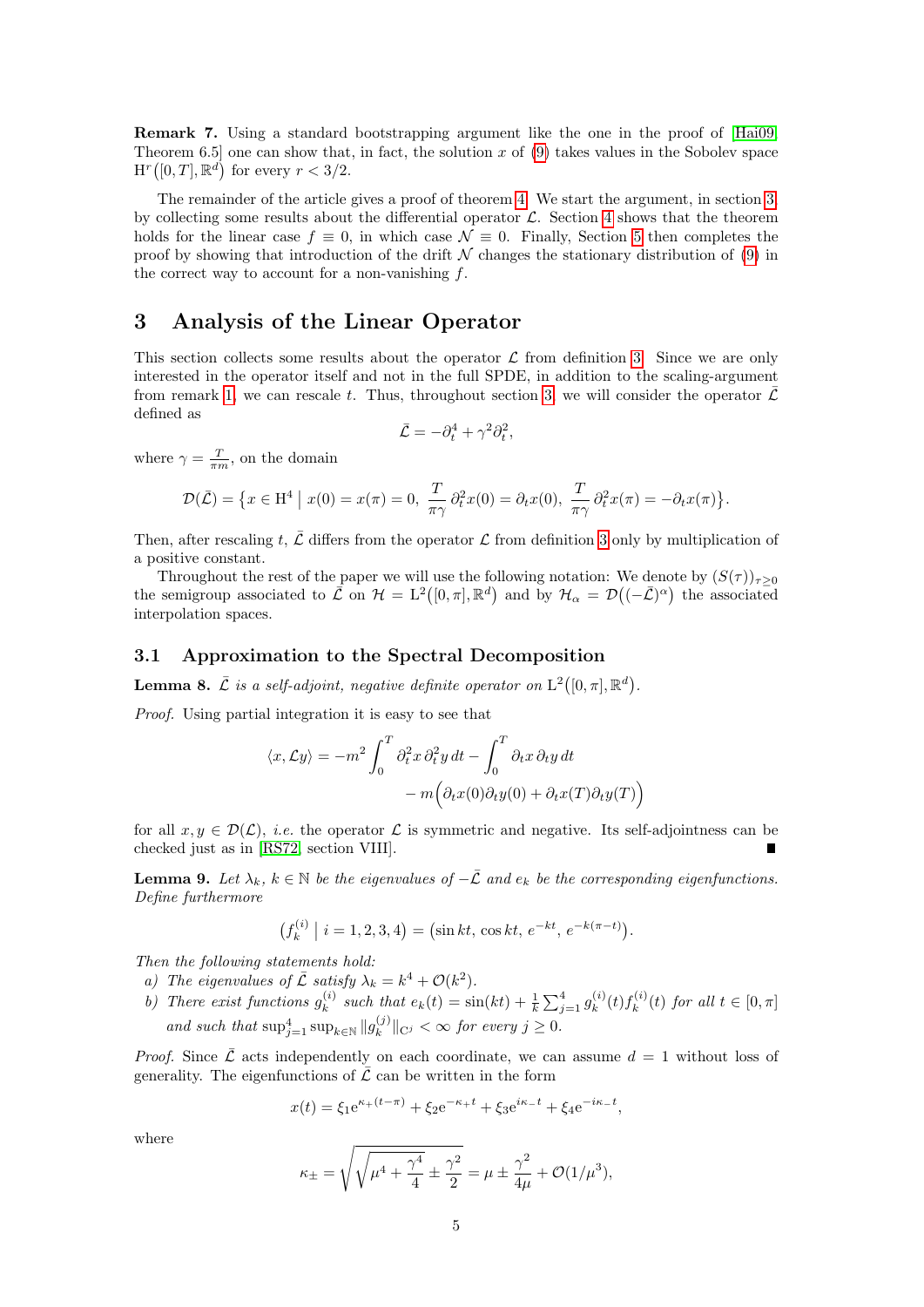with  $\lambda = \mu^4$  the corresponding eigenvalue. The coefficient vector  $\xi \in \mathbb{C}^4$  is determined by the boundary conditions: for x to be an eigenfunction of  $\bar{\mathcal{L}}, \xi$  must satisfy  $A_{\mu}\xi = 0$  where

$$
A_{\mu} = \begin{pmatrix} e^{-\kappa_{+}\pi} & 1 & 1 & 1 \ 1 & e^{-\kappa_{+}\pi} & e^{i\kappa_{-}\pi} & e^{-i\kappa_{-}\pi} \ ( \alpha\kappa_{+}-1) e^{-\kappa_{+}\pi} & \alpha\kappa_{+}+1 & -\alpha\kappa_{-}-i & -\alpha\kappa_{-}+i \ \alpha\kappa_{+}+1 & (\alpha\kappa_{+}-1) e^{-\kappa_{+}\pi} & (-\alpha\kappa_{-}+i) e^{i\kappa_{-}\pi} & (-\alpha\kappa_{-}-i) e^{-i\kappa_{-}\pi} \end{pmatrix}
$$

and  $\alpha = T/\pi \gamma$ . Setting  $\kappa = (\kappa_+ + \kappa_-)/2 = \mu + \mathcal{O}(1/\mu^3)$  for ease of notation, we note that this equation has non-zero solutions if and only if

$$
0 = \det A_{\mu} = 8i\left(\left(\alpha^2 \kappa^2 + \alpha \kappa\right) \sin(\kappa_-\pi) - \left(\frac{1}{2} + \alpha \kappa\right) \cos(\kappa_-\pi)\right) + \mathcal{O}(1/\mu)
$$
  
=  $8i\alpha^2 \mu^2 \sin \mu\pi + \mathcal{O}(\mu).$ 

It follows immediately that, at least for large values of  $\mu$ , one has  $\mu = k + \mathcal{O}(1/k)$  with  $k \in \mathbb{N}$ , so that  $\lambda_k = k^4 + \mathcal{O}(k^2)$  as requested. In particular, one has

$$
\kappa_{\pm} = k + \frac{\beta_{\pm}}{k} + \mathcal{O}(1/k^2),
$$

for some constants  $\beta_+ \in \mathbb{R}$ . It remains to check the statement about the eigenfunctions.

Given that we already have good control on the eigenvalues, our claim will follow if we are able to show that one can choose  $\xi = (0, 0, \frac{1}{2}, -\frac{1}{2}) + \mathcal{O}(1/k)$ . Expanding  $A_{\mu}$  in powers of k, we obtain

$$
A_{\mu} = k \begin{pmatrix} 0 & 0 & 0 & 0 \\ 0 & 0 & 0 & 0 \\ 0 & \alpha & -\alpha & -\alpha \\ \alpha & 0 & -\alpha & -\alpha \end{pmatrix} + \begin{pmatrix} 0 & 1 & 1 & 1 \\ 1 & 0 & (-1)^k & (-1)^k \\ 0 & 1 & -i & i \\ 1 & 0 & ic(-1)^k & -ic(-1)^k \end{pmatrix} + \mathcal{O}(1/k) \equiv k A_{\mu}^{(0)} + A_{\mu}^{(1)} + \mathcal{O}(1/k),
$$

for  $c = 1 - \alpha \beta_{\alpha} \pi$ . It now follows from standard perturbation theory that the eigenvector  $\xi$  with eigenvalue 0 can be written as  $\xi = \xi^{(0)} + \mathcal{O}(1/k)$ , where  $\xi^{(0)}$  satisfies  $A_{\mu}^{(0)}\xi^{(0)} = 0$ . Since  $A_{\mu}^{(0)}$  is degenerate, this is however not sufficient to determine  $\xi^{(0)}$  uniquely, but only tells us that  $\xi^{(0)}$  is of the form  $(a + b, a + b, a, b)$  for  $a, b \in \mathbb{R}$ . In order to determine a and b, we have to consider the next order, which yields the compatibility condition  $A^{(1)}_\mu \xi^{(0)} \in \text{Range } A^{(0)}_\mu$ . This compatibility condition can be rewritten as  $a + b = 0$ , so that we can indeed choose  $\xi^{(0)} = (0, 0, \frac{1}{2}, -\frac{1}{2})$ , as requested.

#### 3.2 The Relation Between Interpolation and Sobolev Spaces

In this section, we show how the interpolation spaces  $\mathcal{H}_{\alpha}$  associated to the operator  $\bar{\mathcal{L}}$  relate to the usual fractional Sobolev spaces. These results are "well-known" in the folklore of the subject. However, in our specific context (especially since we need to consider fractional exponents), we were not able to derive them as straightforward corollaries from results in standard textbooks on function spaces, like [\[Tri83,](#page-20-12) [Tri92,](#page-20-13) [Tri06\]](#page-20-14). Because of this, and since one can find rather short and self-contained proofs, we prefer to include them here.

Before we turn to this however, we start with a comparison between the interpolation spaces of the Dirichlet Laplacian and the periodic Laplacian. These are going to be useful in the sequel.

Let  $\Delta_0$  denote the Laplacian on  $[0, \pi]$  with Dirichlet boundary conditions and let  $\Delta$  denote the Laplacian on  $[0, 2\pi]$  with periodic boundary conditions. These operators are self-adjoint in  $H_0 = L^2([0, \pi])$  and  $H = L^2([0, 2\pi])$  respectively. We denote by  $H_0^s$  the domain of  $\Delta_0^{s/2}$  and by  $H<sup>s</sup>$  the domain of  $\Delta^{s/2}$  (defined in the usual way through spectral decomposition). The aim of this section is to study the correspondence between these two different types of fractional Sobolev spaces. Denote by  $\iota: H_0^s \to H^s$  the map

$$
tf(t) = \begin{cases} f(t) & \text{for } t \in [0, \pi], \\ -f(2\pi - t) & \text{for } t \in (\pi, 2\pi]. \end{cases}
$$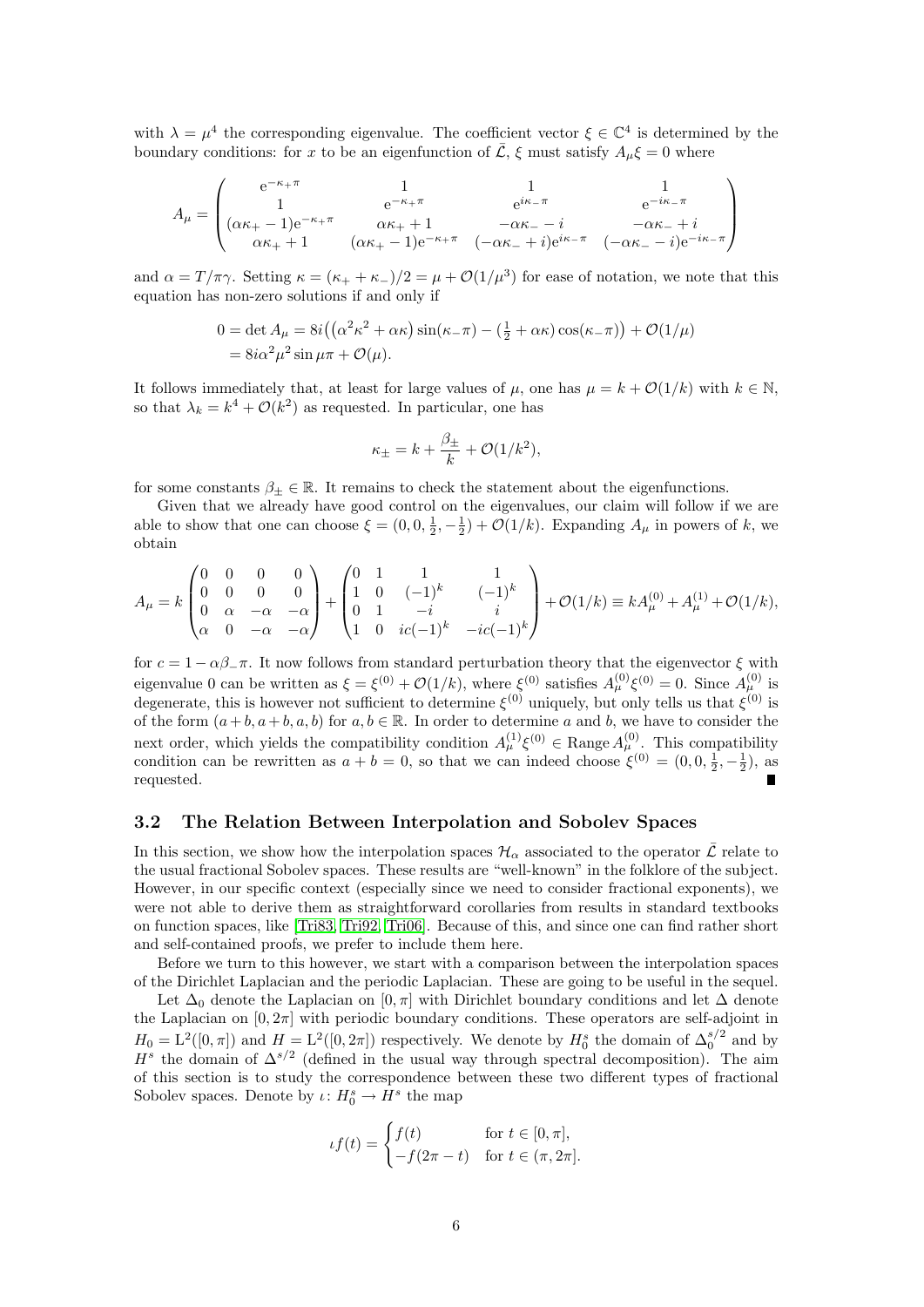Note that  $\iota/2$  is an isometry since it maps the eigenfunctions of  $\Delta_0$  into eigenfunctions of  $\Delta$ . This therefore defines an inclusion  $H_0^s \subseteq H^s$ . A natural left inverse for  $\iota$  is given by the restriction map

$$
rf = f|_{[0,\pi]}
$$
 for all  $f \in H^s$ .

However, r is not an isometry and, for  $s \geq 1/2$ , it certainly doesn't map  $H^s$  into  $H_0^s$  in general (since the constant function 1 belongs to every  $H^s$  but only belongs to  $H_0^s$  for  $s < 1/2$ ). We do however have the following:

## **Lemma 10.** The restriction operator r is bounded from  $H^s$  into  $H_0^s$  for any  $s < 1/2$ .

*Proof.* Note first that  $H^s$  is isomorphic to H via the isomorphism  $x \mapsto \Delta^{s/2} x$  and similarly for  $H_0^s$ , so that the study of r as an operator from  $H^s$  to  $H_0^s$  is equivalent to the study of the operator  $\Delta_0^{s/2} r \Delta^{-s/2}$  from H to  $H_0$ . Furthermore, we know that r is bounded from H to  $H_0$ , so that it suffices to show that the operator  $A = (\Delta_0^{s/2} r \Delta^{-s/2} - r)$  is bounded from H to  $H_0$ .

Since A maps  $sin(n \cdot)$  to 0 for every n, it suffices to consider A on the subspace of H given by even functions, and generated by the basis of eigenfunctions of  $\Delta$  given by  $\varphi_n(t) = \frac{1}{\pi} \cos nt$ . Define furthermore the basis of eigenfunctions of  $\Delta_0$  given by  $\psi_m = \frac{2}{\pi} \sin mt$ . This yields for A the matrix elements

$$
A_{mn} = \langle \psi_m, A\varphi_n \rangle = \frac{2}{\pi^2} (m^s n^{-s} - 1) \int_0^{\pi} \sin(mt) \cos(nt) dt
$$
  
= 
$$
\begin{cases} \frac{4m(m^s n^{-s} - 1)}{\pi^2 (m+n)(m-n)} & \text{if } m+n \text{ is odd,} \\ 0 & \text{if } m+n \text{ is even.} \end{cases}
$$

It follows that there exists a constant  $C > 0$  such that  $||A|| \leq C||\hat{A}||$ , where the operator  $\hat{A}$  is defined via its matrix elements by

<span id="page-6-0"></span>
$$
\hat{A}_{mn} = \begin{cases} mn^{-2} & \text{if } n \ge m, \\ m^{s-1}n^{-s} & \text{if } m \ge n. \end{cases}
$$

Now it is a straightforward exercise in linear algebra to show that, given an orthonormal basis  ${\varphi_n}_{n\geq 0}$ , an operator  $\hat{A}$  is bounded if there exist positive numbers  $f_{m,n}$  such that the inequalities

$$
\sup_{n\geq 0} \sum_{m\geq 0} \frac{|\langle \hat{A}\varphi_n, \hat{A}\varphi_m \rangle|}{f_{n,m}} < \infty, \qquad \sup_{m\geq 0} \sum_{n\geq 0} |\langle \hat{A}\varphi_n, \hat{A}\varphi_m \rangle| f_{n,m} < \infty,\tag{11}
$$

both hold. (Just expand  $\|\hat{A}x\|^2$  for  $x = \sum_{n\geq 0} x_n\varphi_n$  and make use of the inequality  $|x_n x_m| \leq$  $\frac{x_n^2}{2f_{n,m}} + \frac{x_m^2 f_{n,m}}{2}$ .) We will show that [\(11\)](#page-6-0) does indeed hold for  $\hat{A}$  as above. Assuming without loss of generality that  $m \geq n$ , we have the bound

$$
|\langle \hat{A}\varphi_n, \hat{A}\varphi_m \rangle| \le \sum_{k=1}^n k^2 m^{-2} n^{-2} + \sum_{k=n}^m k^s m^{-2} n^{-s} + \sum_{k=m}^\infty k^{2s-2} m^{-s} n^{-s}
$$
  

$$
\le C(nm^{-2} + m^{s-1} n^{-s}) \le Cm^{s-1} n^{-s},
$$

and similarly for  $n \geq m$ . Here, we have made use of the fact that  $s < \frac{1}{2}$  to ensure that the last sum converges. It remains to check that the bounds [\(11\)](#page-6-0) are satisfied for some choice of  $f_{m,n}$ . With the choice  $f_{m,n} = \sqrt{m/n}$ , we obtain

$$
\sum_{m\geq 0} \frac{|\langle \hat{A}\varphi_n, \hat{A}\varphi_m \rangle|}{f_{n,m}} \leq C \sum_{m=1}^n m^{-s-\frac{1}{2}} n^{s-\frac{1}{2}} + C \sum_{m=n}^\infty m^{s-\frac{3}{2}} n^{\frac{1}{2}-s} \leq C,
$$

where we made again use of the fact that  $s < \frac{1}{2}$ . The second bound in [\(11\)](#page-6-0) is obtained in an identical way with the roles of  $m$  and  $n$  reversed.

For  $s > 1/2$ , the problem is that elements of  $H_0^s$  are forced to be equal to 0 at the boundary, which is not the case for elements of  $H<sup>s</sup>$ . One has however: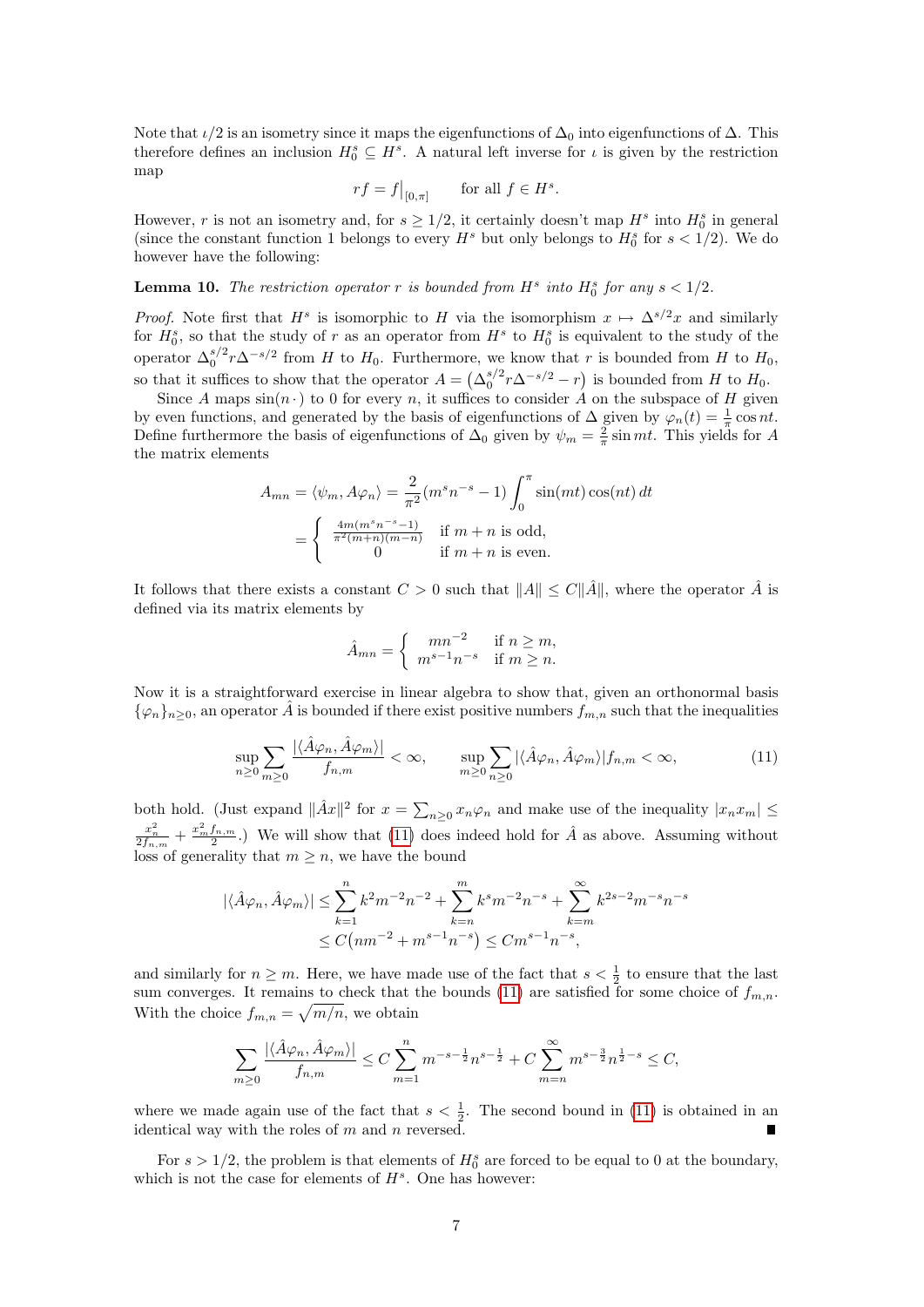**Lemma 11.** For any  $s \in (1/2, 2]$ , the map r is bounded from the subspace of  $H^s$  consisting of functions that vanish at 0 and  $\pi$  into  $H_0^s$ .

*Proof.* Instead of considering the restriction operator r as before, we are going to consider the operator  $\tilde{r}$  defined on continuous functions as

$$
(\tilde{r}f)(t) = f(t) - \frac{1}{\pi} (f(0)(\pi - t) + f(1)t).
$$

Note that  $\tilde{r}f = rf$  if  $f(0) = f(\pi) = 0$ , so that the statement will be implied by the fact that  $\tilde{r}$  is shown to be a bounded operator from  $H^s$  to  $H_0^s$ . Therefore, instead of considering A as before, we consider the operator  $\tilde{A} = (\Delta_0^{s/2} \tilde{r} \Delta^{-s/2} - r)$ , which has matrix elements

$$
\tilde{A}_{mn} = \begin{cases}\nA_{mn} - \frac{4}{\pi^2} m^{s-1} n^{-s} & m+n \text{ odd}, \\
0 & m+n \text{ even}.\n\end{cases}
$$
\n
$$
= \begin{cases}\n\frac{4}{\pi^2} \frac{m}{m^2 - n^2} (m^{s-2} n^{2-s} - 1) & m+n \text{ odd}, \\
0 & m+n \text{ even}.\n\end{cases}
$$

Note that  $s = 2$  is a special case since one then has  $\tilde{A} = 0$  as a consequence of the relation  $\Delta_0 \tilde{r} = r \Delta$ .

In this regime, we have as before  $\|\tilde{A}\| \leq C\|\hat{A}\|$ , but this time  $\hat{A}$  is defined via its matrix elements by

$$
\hat{A}_{mn} = \begin{cases} m^{s-1}n^{-s} & \text{if } n \ge m, \\ m^{-1} & \text{if } m \ge n. \end{cases}
$$

Computing  $\langle \hat{A}\varphi_m, \hat{A}\varphi_n \rangle$  for  $m \geq n$  as before, we note that there is a difference between the case  $s \leq 1$  and the case  $s \geq 1$ . We obtain:

$$
|\langle \hat{A}\varphi_m, \hat{A}\varphi_n \rangle| \le \left\{ \begin{array}{ll} m^{-1} & s \ge 1, \\ n^{s-1}m^{-s} & s < 1. \end{array} \right.
$$

For  $s < 1$ , we now make the choice  $f_{m,n} = m^{s-\epsilon} n^{\epsilon-s}$ , where  $\epsilon > 0$  is chosen sufficiently small so that  $2s - \varepsilon > 1$  (this is always possible since  $s > \frac{1}{2}$ ). With this choice, we obtain

$$
\sum_{m\geq 0} \frac{|\langle \hat{A}\varphi_n, \hat{A}\varphi_m \rangle|}{f_{n,m}} \leq C \sum_{m=1}^n m^{\varepsilon-1} n^{-\varepsilon} + C \sum_{m=n}^\infty m^{\varepsilon-2s} n^{2s-1-\varepsilon} \leq C,
$$

and similarly for the other term. This calculation also works for the case  $s = 1$ , so that the case  $s \geq 1$  can be obtained in an identical manner (set for example  $\varepsilon = \frac{1}{2}$ ).

Consider now the operator  $\mathcal{L}_a$  given by  $(\mathcal{L}_a f)(t) = \partial_t^4 f$ , endowed with the boundary conditions  $f(0) = f(\pi) = 0$  and  $f''(0) = -af'(0)$ ,  $f''(\pi) = af'(\pi)$ . This operator can be viewed as a perturbation of the square of the Dirichlet Laplacian, since one has  $\mathcal{L}_0 = \Delta_0^2$ . This can be made more precise in the following way:

**Proposition 12.** Fix  $a \in \mathbb{R}$  and  $\varepsilon > 0$  be arbitrary and define the linear operator  $A: H_0^{\frac{3}{2}+\varepsilon} \to$  $H_0^{-\frac{3}{2}-\varepsilon}$  by

$$
Af = f'(0)\delta'_0 - f'(\pi)\delta'_\pi.
$$

Then, the operator  $\tilde{\mathcal{L}}_a = \Delta_0^2 + aA$  is the generator of an analytic semigroup on  $H_0$ . Furthermore, this semigroup coincides with the one generated by  $\mathcal{L}_a$ , so that  $\tilde{\mathcal{L}}_a = \mathcal{L}_a$ . As a consequence, we *obtain the identities*  $\mathcal{H}^{\alpha} = H_0^{4\alpha}$  *for every*  $\alpha \in (-\frac{5}{8}, \frac{5}{8})$ *.* 

Proof. Note first that A is well-defined since it follows from standard Sobolev embedding theorems that f' is continuous for every  $f \in H^{\frac{3}{2}+\varepsilon}$  and therefore for every  $f \in H_0^{\frac{3}{2}+\varepsilon}$ . Since  $\Delta_0^2$ generates an analytic semigroup on  $H_0^{\alpha}$  for any  $\alpha \in \mathbb{R}$ , it follows from applying [\[Hai09,](#page-20-10) Proposition 4.42] once with  $\mathcal{B} = H_0^{-\frac{3}{2}}$  and once with  $\mathcal{B} = H_0^{-\frac{5}{2} + \varepsilon}$  that  $\tilde{\mathcal{L}}_a$  is the generator of an analytic semigroup on  $H_0^{\alpha}$  for every  $\alpha \in (-\frac{5}{2}, \frac{5}{2})$  and that the corresponding scale of interpolation spaces satisfies  $\tilde{\mathcal{H}}^{\alpha} = H_0^{4\alpha}$  for every  $\alpha \in (-\frac{5}{8}, \frac{5}{8}).$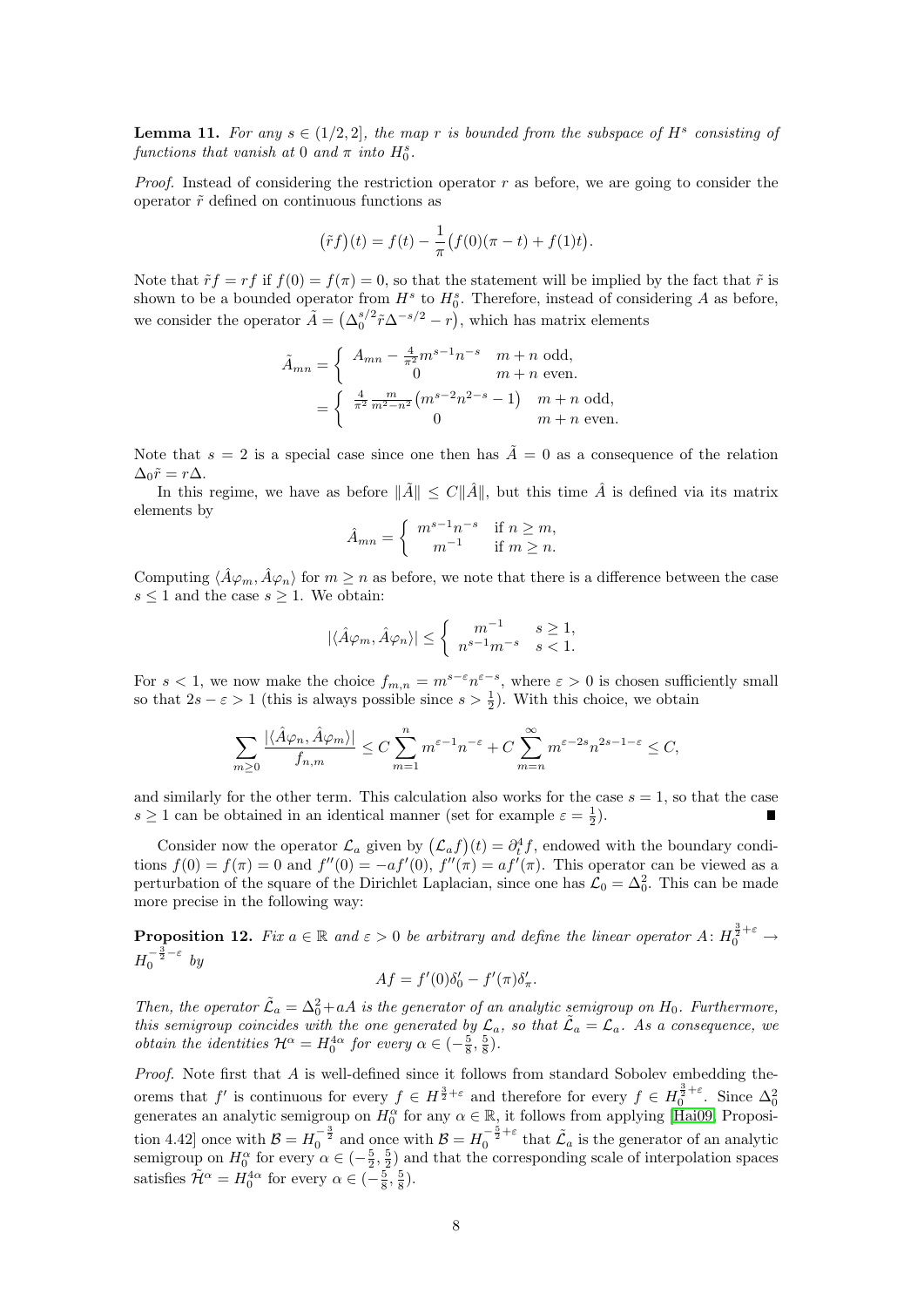It therefore remains to show that the semigroup  $\tilde{S}_{\tau}$  generated by  $\tilde{\mathcal{L}}_a$  coincides with the semigroup  $S_{\tau}$  generated by  $\mathcal{L}_{a}$ . Since, for any  $u \in H_0$ , any  $\tau > 0$  and any  $t \in (0, \pi)$ , we have the identities

$$
\partial_\tau \tilde{S} u(\tau,t) = -\partial_t^4 \tilde{S} u(\tau,t), \qquad \partial_\tau S u(\tau,t) = -\partial_t^4 S u(\tau,t),
$$

it suffices to show that  $\tilde{S}_{\tau}u \in \mathcal{D}(\mathcal{L}_a)$  for  $\tau > 0$ . Since we already know that  $\tilde{\mathcal{H}}^{\frac{1}{4}} = H_0^1$  for example, we have  $(\tilde{S}_{\tau}u)(0) = (\tilde{S}_{\tau}u)(\pi) = 0$ , so that only the second set of boundary conditions needs to be checked. For this, writing  $S_{\tau}^{0}$  for the semigroup generated by  $\Delta_{0}^{2}$ , note that we have the identity

$$
\tilde{S}_{\tau}u = S_{\tau}^{0}u + a \int_{0}^{\tau} S_{\tau-r}^{0} A \tilde{S}_{\tau} u dr + a \int_{0}^{\tau} S_{\tau-r}^{0} A(\tilde{S}_{r}u - \tilde{S}_{\tau}u) dr.
$$
 (12)

Therefore, the first term in this equation belongs to  $H_0^4$ . Furthermore, it follows from the definition of A that the  $H_0^4$  norm of the third term is bounded by  $C \int_0^{\tau} (\tau - r)^{-1-\frac{3}{8}-\varepsilon} \|\tilde{S}_r u \tilde{S}_{\tau}u\|_{H_0^2}$  dr. Since we know already that  $H_0^2 = \tilde{\mathcal{H}}^{\frac{1}{2}}$ , and since  $\tilde{S}_{\tau}u \in \tilde{\mathcal{H}}^{\alpha}$  for every  $\alpha > 0$ , it follows from standard analytic semigroup theory that  $\|\tilde{S}_r u - \tilde{S}_\tau u\|_{H_0^2} \leq C|r - \tau|$ . So that the third term in [\(12\)](#page-8-0) also belongs to  $H_0^4$ . The second term can be rewritten as

$$
\int_0^{\tau} S^0_{\tau-r} A \tilde{S}_{\tau} u dr = -\Delta_0^{-2} A \tilde{S}_{\tau} u - S^0_{\tau} \int_0^{\infty} S^0_{r} A \tilde{S}_{\tau} u dr.
$$

Collecting all of this, we conclude that we can write

<span id="page-8-0"></span>
$$
\tilde{S}_{\tau}u = -a\Delta_0^{-2}A\tilde{S}_{\tau}u + R_{\tau}u,
$$

where  $R_{\tau}u \in H_0^4$ . On the other hand, using an approximation argument, one can check that if  $f \in C^1$ , then  $g = \Delta_0^{-2} Af$  satisfies the boundary conditions  $g''(0) = f'(0)$  and  $g''(\pi) = -f'(\pi)$ , from which the claim follows at once.

<span id="page-8-2"></span>**Corollary 13.** For every  $\alpha \in (-\frac{1}{8}, \frac{1}{8})$ , we have the identity  $\mathcal{H}_{\alpha} = H^{4\alpha}([0, \pi], \mathbb{R}^d)$ . For every  $\alpha \in (\frac{1}{8},\frac{1}{2}],$  we have the identity  $\mathcal{H}_\alpha = \mathrm{H}^{4\alpha}([0,\pi],\mathbb{R}^d) \cap \mathrm{C}_0([0,\pi],\mathbb{R}^d),$  where  $\mathrm{C}_0([0,\pi],\mathbb{R}^d)$ denotes the set of continuous functions vanishing at their endpoints. For every  $\alpha \in \left[-\frac{1}{2}, -\frac{1}{8}\right)$ , we have  $\mathcal{H}_{\alpha} = \text{H}^{4\alpha}([0,\pi],\mathbb{R}^d)/\sim$ , where the relation  $\sim$  identifies distributions that differ only by a linear combination of  $\delta_0$  and  $\delta_{\pi}$ .

#### 3.3 Well-Behaved Projection Operators

We will later identify the stationary distribution of the SPDE [\(9\)](#page-3-2) by using a finite dimensional approximation argument. When projecting the equation to a finite dimensional subspace, the most natural choice of a projection would be to use the orthogonal projection  $\Pi_n$  onto the space spanned by the first n eigenfunctions of  $\overline{\mathcal{L}}$ , but it transpires that these projections don't possess enough regularity. Instead, we will need to use, in some places, the operators  $\hat{\Pi}_n$  given by

<span id="page-8-1"></span>
$$
\hat{\Pi}_n x = \sum_{k=1}^n \frac{n-k}{n} \langle x, e_k \rangle e_k,\tag{13}
$$

where the  $e_k$  are the eigenfunctions of  $\overline{L}$ . The purpose of this section is to prove the required regularity properties for  $\hat{\Pi}_n$ .

We use the Hölder norms

$$
||x||_{\mathcal{C}^{1+\alpha}} = \begin{cases} ||x||_{\infty} + ||\dot{x}||_{\infty} + \sup_{s \neq t} \frac{|\dot{x}(t) - \dot{x}(s)|}{|t - s|^{\alpha}} & \text{if } x \in \mathcal{C}^{1} \text{ and} \\ +\infty & \text{else} \end{cases}
$$

where  $\alpha \in [0,1)$  and write  $C^{1+\alpha} = \{x \in C^1 \mid ||x||_{C^{1+\alpha}} < \infty\}$  and  $C_0^{1+\alpha} = \{x \in C^{1+\alpha} \mid x(0) =$  $x(\pi) = 0$ .

**Lemma 14.** Let  $f_k$ :  $[0, \pi] \to \mathbb{R}$  be defined by  $f_k(t) = \sin(kt)$ . Define  $\hat{\Pi}_n^0 x = \sum_{k=1}^n \frac{n-k}{n} \langle x, f_k \rangle f_k$ . a) Let  $F_n$  be the Fejér kernel given by  $F_n(t) = \frac{1}{n} \left(\sin(\frac{nt}{2}) / \sin(\frac{t}{2})\right)^2$  for all  $t \in [-\pi, \pi]$ . Then

 $\hat{\Pi}_n^0 x = -\frac{1}{4} F_n * \tilde{x}$ , where  $\tilde{x}$  is the antisymmetric continuation of x.

b)  $\|\hat{\Pi}_n^0 x\|_{\mathcal{C}^{1+\alpha}} \leq 2\pi \|x\|_{\mathcal{C}^{1+\alpha}}$  for all  $x \in \mathcal{C}^{1+\alpha}$  and all  $\alpha \in (0,1)$ .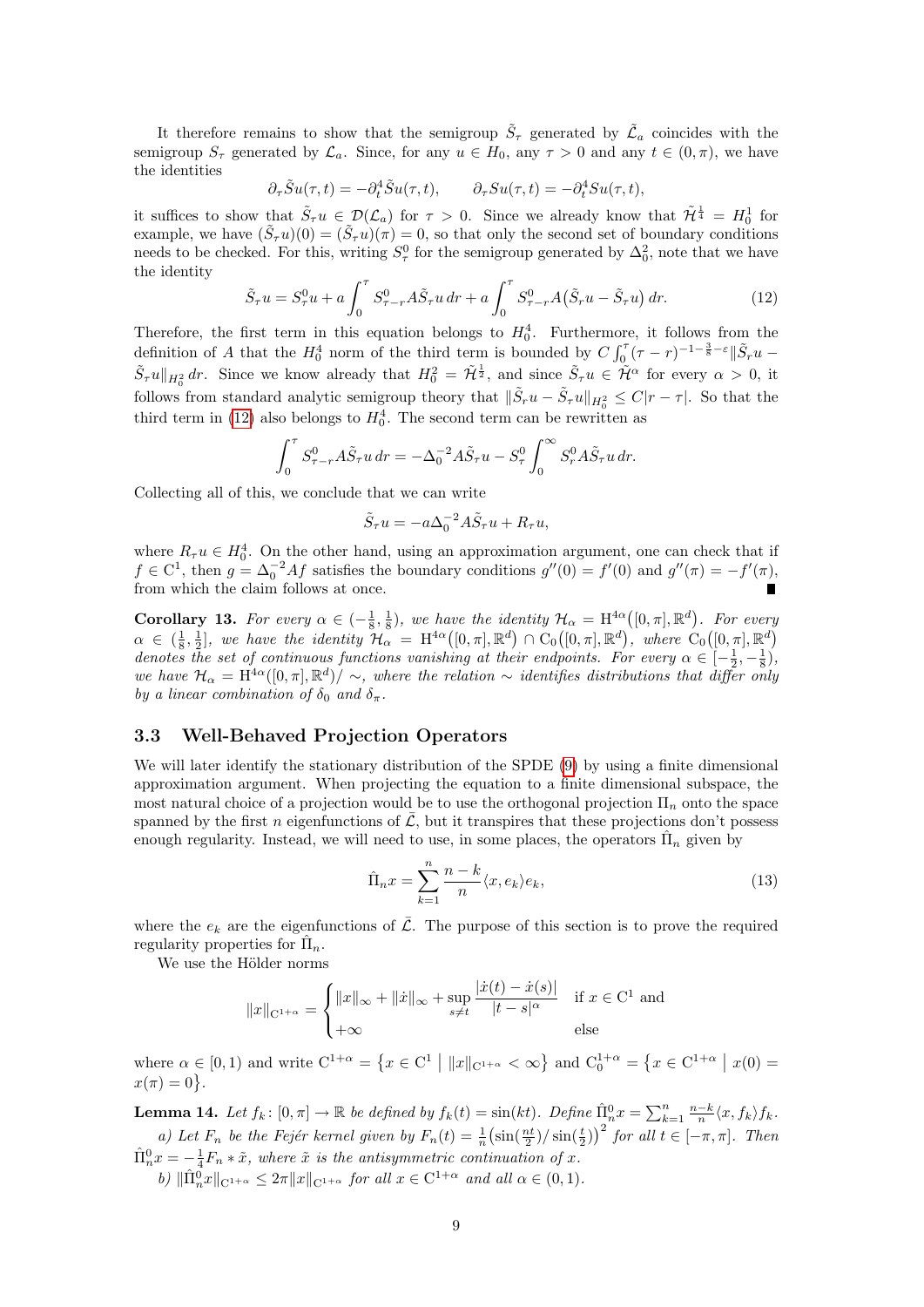*Proof.* a) Since  $\int_{-\pi}^{\pi} \tilde{x}(t) \sin(kt) dt = 2\langle x, f_k \rangle$  and  $\int_{-\pi}^{\pi} \tilde{x}(t) \cos(kt) dt = 0$ , it follows from trigonometric identities that

$$
\langle x, f_k \rangle f_k(s) = -\frac{1}{2} \int_{-\pi}^{\pi} \tilde{x}(t) \cos(k(s-t)) dt.
$$

The result then follows from the fact that  $F_n(t) = 2\sum_{k=1}^n \frac{n-k}{n} \cos kt$ .

b) This follows directly from part a, using the definition of the  $C^{1+\alpha}$ -norm and properties of the convolution operator.

<span id="page-9-0"></span>**Lemma 15.** Let  $\alpha \in (0,1)$  and let  $x \in C^{1+\alpha}$  with  $x(0) = x(\pi) = 0$ . Then there exists a constant  $c > 0$  such that the bounds

1)  $||f_k||_{C^{1+\alpha}} \leq c k^{1+\alpha}$ , 2)  $\|e_k - f_k\|_{\mathbf{C}^{1+\alpha}} \leq c k^{\alpha},$ 

3)  $|\langle x, f_k \rangle| \le c ||x||_{\mathbf{C}^{1+\alpha}} k^{-1-\alpha},$  and

4)  $|\langle x, e_k - f_k \rangle| \le c ||x||_{\mathbf{C}^{1+\alpha}} k^{-2-\alpha}$ 

hold for every  $k \in \mathbb{N}$ .

Proof. The first bound is standard. The second bound follows immediately from lemma [9,](#page-4-1) part b. For the third bound, we use partial integration to get

$$
\langle x, f_k \rangle = \frac{1}{k} \int_0^{\pi} \dot{x}(t) \cos(kt) dt = \frac{1}{k} \sum_{j=0}^{k-1} (-1)^j \int_0^{\pi/k} \dot{x}(t + \frac{j}{k}\pi) \cos(ks) ds.
$$

Writing  $|x|_{\alpha} = \sup_{s \neq t} \frac{|x(t) - \dot{x}(s)|}{|t - s|^{\alpha}}$ , it is easy to see that each term of the sum is of order  $\mathcal{O}(|x|_{\alpha}/k^{1+\alpha})$ and the claim follows from this.

The bound on  $\langle x, e_k - f_k \rangle$  follows similarly: if g is any C<sup>1+α</sup> function with  $g(0) = g(\pi) = 0$ , we can use integration by parts to get

$$
\int_0^{\pi} g(t) \sin(kt) dt = \frac{1}{k} \int_0^{\pi} \dot{g}(t) \cos(kt) dt,
$$

$$
\int_0^{\pi} g(t) e^{-kt} dt = \frac{1}{k} \int_0^{\pi} \dot{g}(t) e^{-kt} dt,
$$

and similar results for integrals against cos kt and  $e^{-k(\pi-t)}$ . As above, these expressions are bounded by  $\mathcal{O}(k^{-1-\alpha})$ . The claim now follows from lemma [9,](#page-4-1) part b, by absorbing the slowly varying terms  $g_k^{(j)}$  $\int_k^{(J)}$  into g.

The following lemma collects all the properties we will require for the operators  $\hat{\Pi}_n$ . These will be used in the proof of propositions [26,](#page-17-0) below.

<span id="page-9-1"></span>**Lemma 16.** Let  $(e_n)_{n\in\mathbb{N}}$  be an orthonormal system of eigenfunctions of  $\mathcal L$  and denote by  $\Pi_n$ the orthogonal projection of H onto  $E_n = \text{span}\{e_1, \ldots, e_n\}$ . Define  $\hat{\Pi}_n: \mathcal{H} \to E_n$  as in [\(13\)](#page-8-1). Then the following statements hold:

- a)  $\hat{\Pi}_n \circ \Pi_n = \hat{\Pi}_n$ .
- b)  $\hat{\Pi}_n x \to x$  in  $\mathcal{H}_\alpha$  as  $n \to \infty$  for all  $\alpha \in \mathbb{R}$ .
- c)  $\|\hat{\Pi}_n\|_{\mathcal{H}_\alpha} \leq 1$  for all  $n \in \mathbb{N}$  and  $\alpha \in \mathbb{R}$ .
- d) For every  $0 < \alpha < \beta < 1$  we have  $\|\hat{\Pi}_n\|_{C_0^{1+\beta} \to C_0^{1+\alpha}} < \infty$ .
- e) Let  $0 < \alpha < \beta < 1/2$  and  $x \in C_0^{1+\beta}$ . Then  $\|\hat{\Pi}_n x x\|_{C^{1+\alpha}} \to 0$  as  $n \to \infty$ .

*Proof.* Statement a is clear from the definition of  $\hat{\Pi}_n$ . Let  $x = \sum_{k=1}^{\infty} x_k e_k \in \mathcal{H}_{\alpha}$ . Then

$$
x - \hat{\Pi}_n x = \sum_{k=1}^n \frac{k}{n} x_k e_k + \sum_{k=n+1}^\infty x_k e_k
$$

and thus, writing  $\lambda_k$  for the eigenvalues of  $-\mathcal{L}$ ,

$$
\left\|x - \hat{\Pi}_n x\right\|_{\mathcal{H}_{\alpha}}^2 = \left\|(-\mathcal{L})^{\alpha}(x - \hat{\Pi}_n x)\right\|_{\mathcal{L}^2}^2 = \sum_{k=1}^n \frac{k^2}{n^2} \lambda_k^{2\alpha} x_k^2 + \sum_{k=n+1}^\infty \lambda_k^{2\alpha} x_k^2 \longrightarrow 0
$$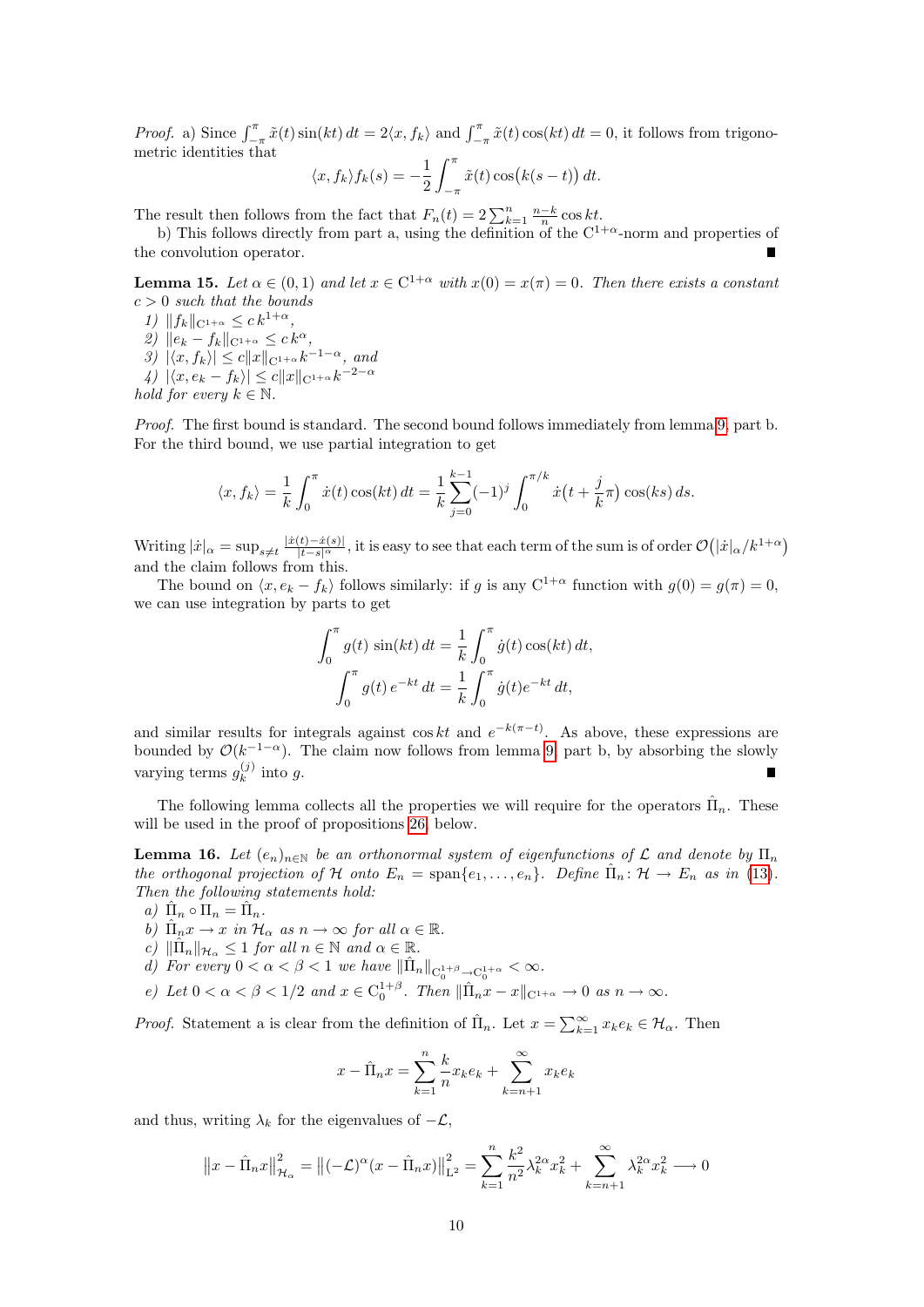as  $n \to \infty$ . This proves statement b. Similarly, we have

$$
\|\hat{\Pi}_n x\|_{\mathcal{H}_\alpha}^2 = \sum_{k=1}^n \frac{(n-k)^2}{n^2} \lambda_k^{2\alpha} x_k^2 \le \sum_{k=1}^\infty \lambda_k^{2\alpha} x_k^2 = \|x\|_{\mathcal{H}_\alpha}^2
$$

which is statement c.

d) From lemma [15](#page-9-0) we get  $||e_k||_{C^{1+\alpha}} \le ||f_k||_{C^{1+\alpha}} + ||e_k - f_k||_{C^{1+\alpha}} \le ck^{1+\alpha}$ . Using this and the other bounds from lemma [15,](#page-9-0) we obtain

$$
\|\hat{\Pi}_n^0 x - \hat{\Pi} x\|_{\mathcal{C}^{1+\alpha}} = \sum_{k=1}^n \frac{n-k}{n} \left\| \langle x, e_k - f_k \rangle e_k + \langle x, f_k \rangle (e_k - f_k) \right\|_{\mathcal{C}^{1+\alpha}}
$$
  

$$
\leq \sum_{k=1}^\infty \left( \left| \langle x, e_k - f_k \rangle \right| \|e_k\|_{\mathcal{C}^{1+\alpha}} + \left| \langle x, f_k \rangle \right| \|e_k - f_k\|_{\mathcal{C}^{1+\alpha}} \right)
$$
  

$$
\leq C \|x\|_{\mathcal{C}^{1+\beta}} \sum_{k=1}^\infty k^{-1-(\beta-\alpha)}.
$$

Since we already know that  $\hat{\Pi}_n^0$  satisfies the requested bound, the claim follows.

e) Let  $\varepsilon > 0$ . We can write  $x \in C_0^{1+\beta}$  as  $x = y + z$  with  $||y||_{C^{1+\alpha}} \leq \varepsilon$  and  $z \in H^2$  with  $z(0) = z(T) = 0$ . This gives

$$
\left\|\hat{\Pi}_n x - x\right\|_{\mathcal{C}^{1+\alpha}} \leq c\varepsilon + \left\|\hat{\Pi}_n z - z\right\|_{\mathcal{C}^{1+\alpha}}.
$$

Because  $1 + \alpha + 1/2 < 2$ , we have  $||z||_{\mathbb{C}^{1+\alpha}} \leq c||z||_{\mathbb{H}^2}$  for all  $z \in \mathbb{H}^2$ . Corollary [13](#page-8-2) gives  $H^2 \cap C_0 = \mathcal{H}_{1/2}$  and thus

$$
\left\| \hat{\Pi}_n x - x \right\|_{\mathcal{C}^{1+\alpha}} \leq c\varepsilon + \left\| \hat{\Pi}_n z - z \right\|_{\mathcal{H}_{1/2}} \to c\varepsilon
$$

as  $n \to \infty$  by part b. Since we can choose  $\varepsilon > 0$  arbitrarily small, this completes the proof.

# <span id="page-10-0"></span>4 The Linear Case

This section gives the proof of theorem [4](#page-3-0) for the linear case  $f \equiv 0$ .

<span id="page-10-1"></span>**Lemma 17.** Let  $\mathcal L$  and  $\bar{x}$  be given by definition [3.](#page-3-1) Then  $Q_0^{0,x_-;T,x_+} = \mathcal N(\bar{x}, -\mathcal L^{-1})$ .

*Proof.* Since, for  $f = 0$ , the components of the solution of [\(6\)](#page-2-2) are independent, it suffices to work in dimension  $d = 1$ . First consider the unconditioned process, described by [\(6\)](#page-2-2). It is easy to check that  $p$  satisfies

$$
p(t) = e^{-t/2m} p(0) + \sqrt{\frac{1}{2}} \int_0^t e^{-(t-r)/2m} dw(r)
$$

and thus

$$
q(t) = x_{-} + 2\left(1 - e^{-t/2m}\right)p(0) + \sqrt{\frac{1}{2m^2}} \int_0^t \int_0^v e^{-(v-r)/2m} \, dw(r) \, dv.
$$

The mean of this process is

$$
\bar{x}_0(t) = \mathbb{E}(q(t)) = x_-
$$

and, since  $p(0)$  is independent of w, the covariance function can be found as

$$
C_0(s,t) = \text{Cov}(q(s), q(t))
$$
  
= 4(1 - e<sup>-s/2m</sup>)(1 - e<sup>-t/2m</sup>) $\frac{m}{2} + \frac{1}{2m^2} \int_0^s \int_0^t \int_0^{u \wedge v} e^{-(u+v-2r)/2m} dr dv du$ 

for all  $s, t \in [0, T]$ . Evaluating the integrals and combining the resulting terms allows to simplify this to

 $C_0(s,t) = 2(s \wedge t) + 2m(e^{-s/2m} + e^{-t/2m} - e^{-|s-t|/2m} - 1).$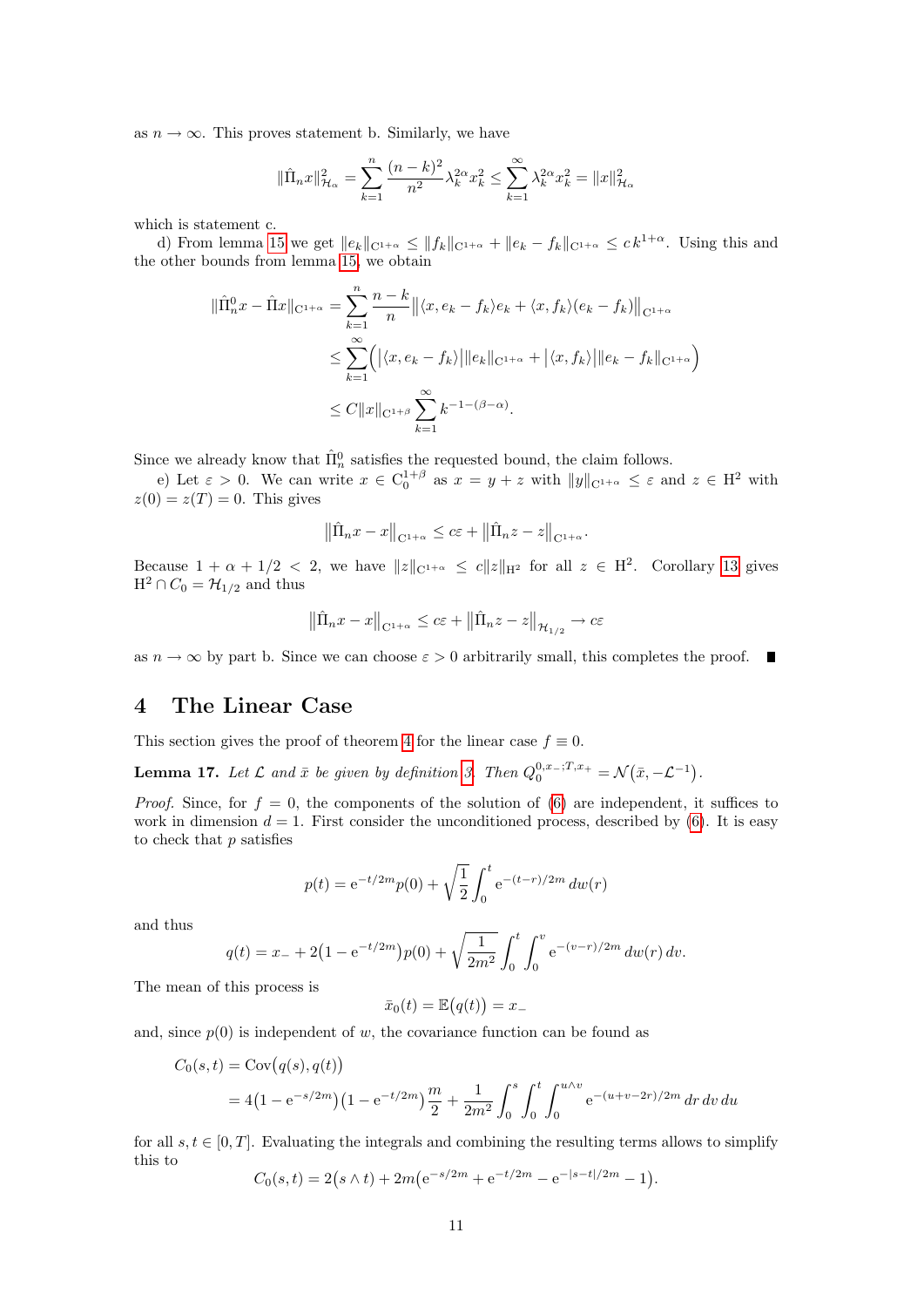Denote the mean and covariance function of the process conditioned on  $q(T) = x_{+}$  by  $\bar{x}$ and C, respectively. From [\[HSVW05,](#page-20-1) equations  $(3.15)$  and  $(3.16)$ ] we know that

$$
\bar{x}(t) = \bar{x}_0(t) + C_0(t, T)C_0(T, T)^{-1}(x_+ - x_-)
$$

and

$$
C(s,t) = C_0(s,t) - C_0(s,T)C_0(T,T)^{-1}C_0(T,t)
$$

for all  $s, t \in [0, T]$ . The covariance operator of  $Q_0^{0,x-,T,x+}$  is then given by

$$
\mathcal{C}f(s) = \int_0^T C(s, t) f(t) dt.
$$

To complete the proof we have to verify that  $\bar{x}$  and  $\mathcal C$  have the required form. The following facts are easily checked:

(i) the first the derivatives  $C_0(s,t)$ ,  $\partial_t C_0(s,t)$  and  $\partial_t^2 C_0(s,t)$  are continuous at  $t = s$  and the third derivative at  $t = s$  jumps according to

$$
\partial_t^3 C_0(s, s+) - \partial_t^3 C_0(s, s-) = \frac{1}{2m^2};
$$

(ii) the derivative boundary conditions

$$
2m \partial_t^2 C_0(s,0) = \partial_t C_0(s,0), \quad 2m \partial_t^2 C_0(s,T) = -\partial_t C_0(s,T)
$$

are satisfied;

(iii) the left boundary condition

 $C_0(s, 0) = 0$ 

holds; and

(iv)  $LC_0(T, t) = 0.$ 

Clearly, by (ii) and (iii), the mean  $\bar{x}$  satisfies the required boundary conditions [\(8\)](#page-3-3) and by (iv) it also satisfies  $L\bar{x}=0$ . From the definition of L and in particular from properties (i) and (iv) we can deduce

<span id="page-11-0"></span>
$$
-LC(s,t) = \delta(t-s)
$$

and using (ii) and (iii) we deduce that  $C(t, s)$  satisfies the boundary conditions [\(7\)](#page-3-4). Thus C is the Green's function of  $-\mathcal{L}$  and we can deduce that  $\mathcal{C} = -\mathcal{L}^{-1}$  as required.

<span id="page-11-1"></span>**Proposition 18.** Consider the  $L^2([0,T], \mathbb{R}^d)$ -valued equation

$$
dy(\tau) = \mathcal{L}(y(\tau) - \bar{x}) d\tau + \sqrt{2} dw(\tau), \qquad y(0) = y_0 \tag{14}
$$

where  $y_0 \in L^2([0,T], \mathbb{R}^d)$ . Then the following statements hold:

- a) Equation [\(14\)](#page-11-0) has a unique, global, continuous mild solution.
- b) For every  $\alpha < 3/8$  the solution y is a.s. continuous with values in  $\mathcal{H}_{\alpha}$ .
- c) The distribution  $Q_0^{0,x_{-};T,x_{+}}$  is the unique stationary distribution for [\(9\)](#page-3-2).

*Proof.* From lemma [17](#page-10-1) we know  $Q_0^{0,x_-;T,x_+} = \mathcal{N}(\bar{x}, (-\mathcal{L})^{-1})$ . Thus we can apply [\[HSVW05,](#page-20-1) lemma 2.2 to get that [\(14\)](#page-11-0) has a continuous,  $L^2([0,T], \mathbb{R}^d)$ -valued mild solution and  $\nu$  is its unique stationary distribution.

Let  $\lambda_k, k \in \mathbb{N}$  be the eigenvalues of  $-\mathcal{L}$ . Then, using lemma [9,](#page-4-1)  $\text{tr}(-\mathcal{L})^{-2\beta} = \sum_{k \in \mathbb{N}} \lambda_k^{-2\beta} < \infty$ if and only if  $\beta > 1/8$ . Thus, for example by applying [\[Hai09,](#page-20-10) Theorem 5.13] to  $y-\bar{x}$ , the solution takes values in  $\mathcal{H}_{\alpha}$  for every  $\alpha < 1/2 - 1/8 = 3/8$  and is continuous by [\[Hai09,](#page-20-10) Theorem 5.17] (see also [\[DPZ92\]](#page-20-15) for very similar results). This completes the proof.

The regularity of the solution given in proposition [18](#page-11-1) is consistent with the regularity of the target distribution  $Q_0^{0,x_-,T,x_+}$ : the process  $\dot{x}$  in [\(6\)](#page-2-2) is continuous and lives in  $H^{1/2-\epsilon}$  and thus x is in  $H^{3/2-\epsilon}$  for all  $\varepsilon > 0$ . On the other hand, corollary [13](#page-8-2) shows that  $\mathcal{H}_{\alpha} \subseteq H^{4\alpha}$  and thus that y also takes values in  $H^{3/2-\epsilon}$  for all  $\varepsilon > 0$ . The following lemma provides an additional regularity result for  $x$  in stationarity.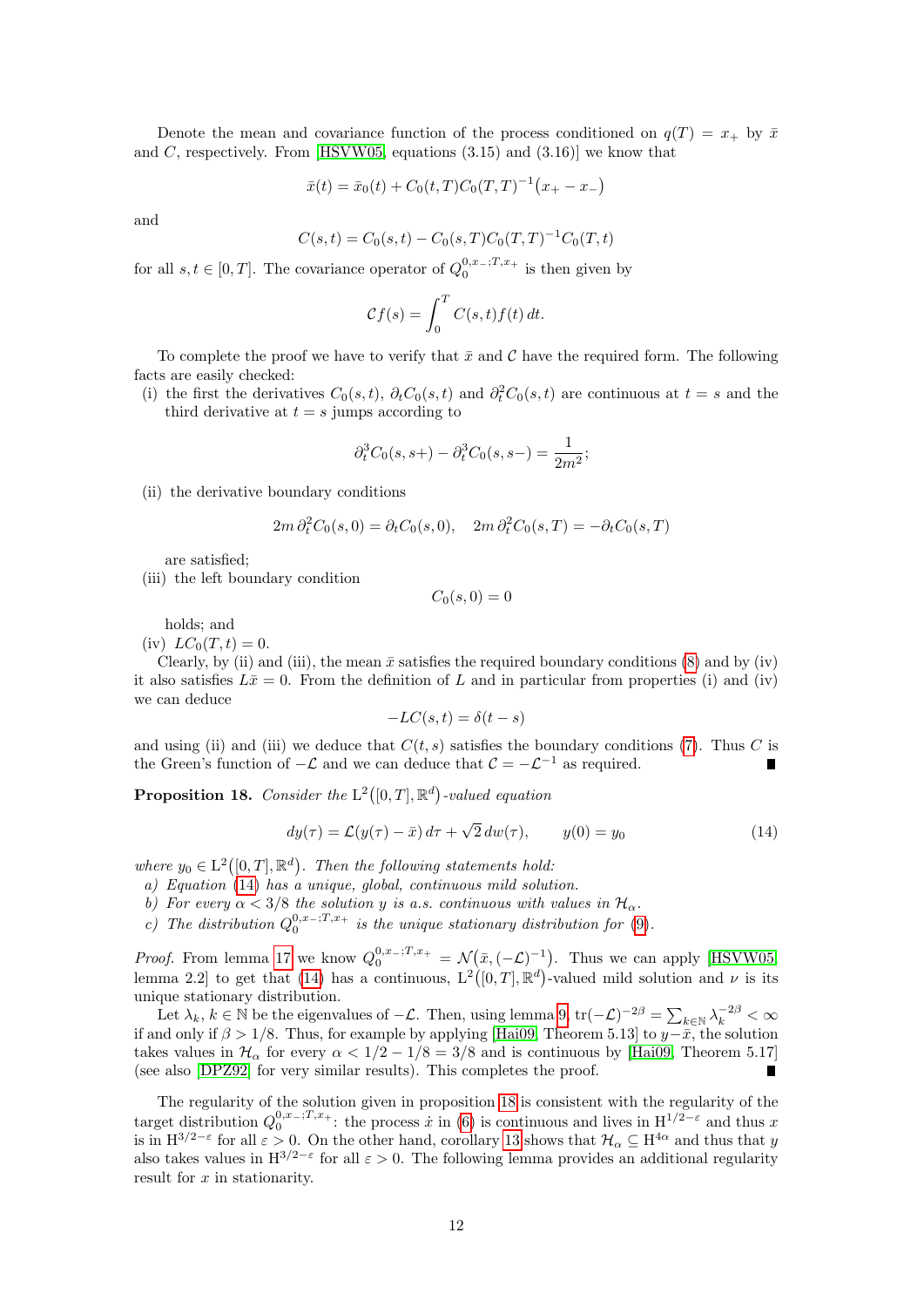<span id="page-12-2"></span>**Lemma 19.** Let  $\alpha < 1/2$ . Then  $x \in C^{1+\alpha}$  for  $Q_0^{0,x_-;T,x_+}$ -almost all x.

*Proof.* The result is a direct consequence of [\[Hai09,](#page-20-10) Corollary 3.22]: Let  $e_k$  be the eigenfunctions of  $-\mathcal{L}$  with corresponding eigenvalues  $\lambda_k$ . By lemma [17,](#page-10-1) part b, the random variable

$$
X + \bar{x} = \sum_{k=1}^{\infty} \frac{\eta_k}{\sqrt{\lambda_k}} e_k,
$$

where the  $\eta_k$  are i.i.d. standard Gaussian random variables, has distribution  $Q_0^{0,x_-;T,x_+}$ . We have to show that the derivative

$$
X' + \bar{x}' = \sum_{k=1}^{\infty} \frac{\eta_k}{\sqrt{\lambda_k}} e'_k
$$

is  $\alpha$ -Hölder continuous.

Let  $\delta \in (2\alpha, 1)$ . By lemma [9](#page-4-1) we have  $||e_k'||_{\infty} = \mathcal{O}(k)$ ,  $||e_k''||_{\infty} = \mathcal{O}(k^2)$  and  $\lambda_k = ck^4 + \mathcal{O}(k^2)$ for some  $c > 0$ . This gives

$$
S_1^2 = \sum_{k=1}^{\infty} \left\| \frac{e'_k}{\sqrt{\lambda_k}} \right\|_{\infty}^2 < \infty, \qquad S_2^2 = \sum_{k=1}^{\infty} \left\| \frac{e'_k}{\sqrt{\lambda_k}} \right\|_{\infty}^{2-\delta} \operatorname{Lip}\left(\frac{e'_k}{\sqrt{\lambda_k}}\right)^{\delta} \le \sum_{k=1}^{\infty} \frac{c}{k^{2-\delta}} < \infty.
$$

Thus the conditions of  $[Ha, 109]$ . Corollary 3.22 are satisfied, and we get the required Hölder continuity.

### <span id="page-12-0"></span>5 The Nonlinear Case

In this section we complete the proof of theorem [4.](#page-3-0) The proof is split in a sequence of results which identify the target distribution  $Q_f^{0,x_-;T,x_+}$ , determine the regularity properties of the drift  $\mathcal N$ , give existence of global solutions to the SDE [\(9\)](#page-3-2), and finally identify the stationary distribution of this equation.

<span id="page-12-1"></span>**Lemma 20.** Assume that  $f: \mathbb{R}^d \to \mathbb{R}^d$  is such that the SDE [\(6\)](#page-2-2) a.s. has a solution up to time T. Let  $\mu = Q_f^{0,x_-;T,x_+}$  and  $\nu = Q_0^{0,x_-;T,x_+}$  be the distributions on  $\mathrm{L}^2([0,T],\mathbb{R}^d)$  from definition [2.](#page-2-3) Then the density  $\varphi = \frac{d\mu}{d\nu}$  is given by

$$
\varphi(x) = \frac{1}{Z} \exp\left(m\langle f(x_+), \dot{x}(T)\rangle - m\langle f(x_-), \dot{x}(0)\rangle\right)
$$

$$
-\int_0^T m\langle Df(x(t))\dot{x}(t), \dot{x}(t)\rangle - \langle f(x(t)), \dot{x}(t)\rangle + \frac{1}{2}|f(x(t))|^2 dt\right)
$$

where  $Df$  is the Jacobian of  $f$  and  $Z$  is the required normalisation constant.

*Proof.* Let  $\tilde{\mu}_x = P_f^{0,x_-}$  be the unconditioned distribution of  $\dot{x}$  in [\(6\)](#page-2-2) and let  $\tilde{\nu}_x = P_0^{0,x_-}$  the same distribution, but for  $f = 0$ . Then the Girsanov formula, e.g. in the form of [\[HSV07,](#page-20-2) lemma 9], gives the density of  $\tilde{\mu}_x$  w.r.t.  $\tilde{\nu}_x$ :

$$
\frac{d\tilde{\mu}_{\dot{x}}}{d\tilde{\nu}_{\dot{x}}}(\dot{x}) = \exp\Bigl(\int_0^T \langle f(x(t)), d\dot{x}(t) \rangle + \frac{1}{2} \int_0^T \langle f(x(t)), \frac{1}{m}\dot{x}(t) - f(x(t)) \rangle dt\Bigr)
$$

where x is a deterministic function of x via the relation  $x(t) = x_+ + \int_0^t x(s) ds$ . Since  $t \mapsto f(x(t))$ has bounded variation, we can use partial integration to get

$$
\int_0^T \langle f(x(t)), \dot{x}(t) \rangle = \langle f(x(T)), \dot{x}(T) \rangle - \langle f(x(0)), \dot{x}(0) \rangle - \int_0^T \langle \dot{x}(t), Df(x(t))\dot{x}(t) \rangle dt.
$$

Substituting this expression into the formula for  $d\tilde{\mu}_{\tilde{x}}/d\tilde{\nu}_{\tilde{x}}$  and using substitution to switch from  $\dot{x}$  to  $x$  gives

$$
\frac{d\tilde{\mu}_x}{d\tilde{\nu}_x}(x) = \exp\Big(m\langle f\big(x(T)\big), \dot{x}(T)\rangle - m\langle f\big(x(0)\big), \dot{x}(0)\rangle\Big)
$$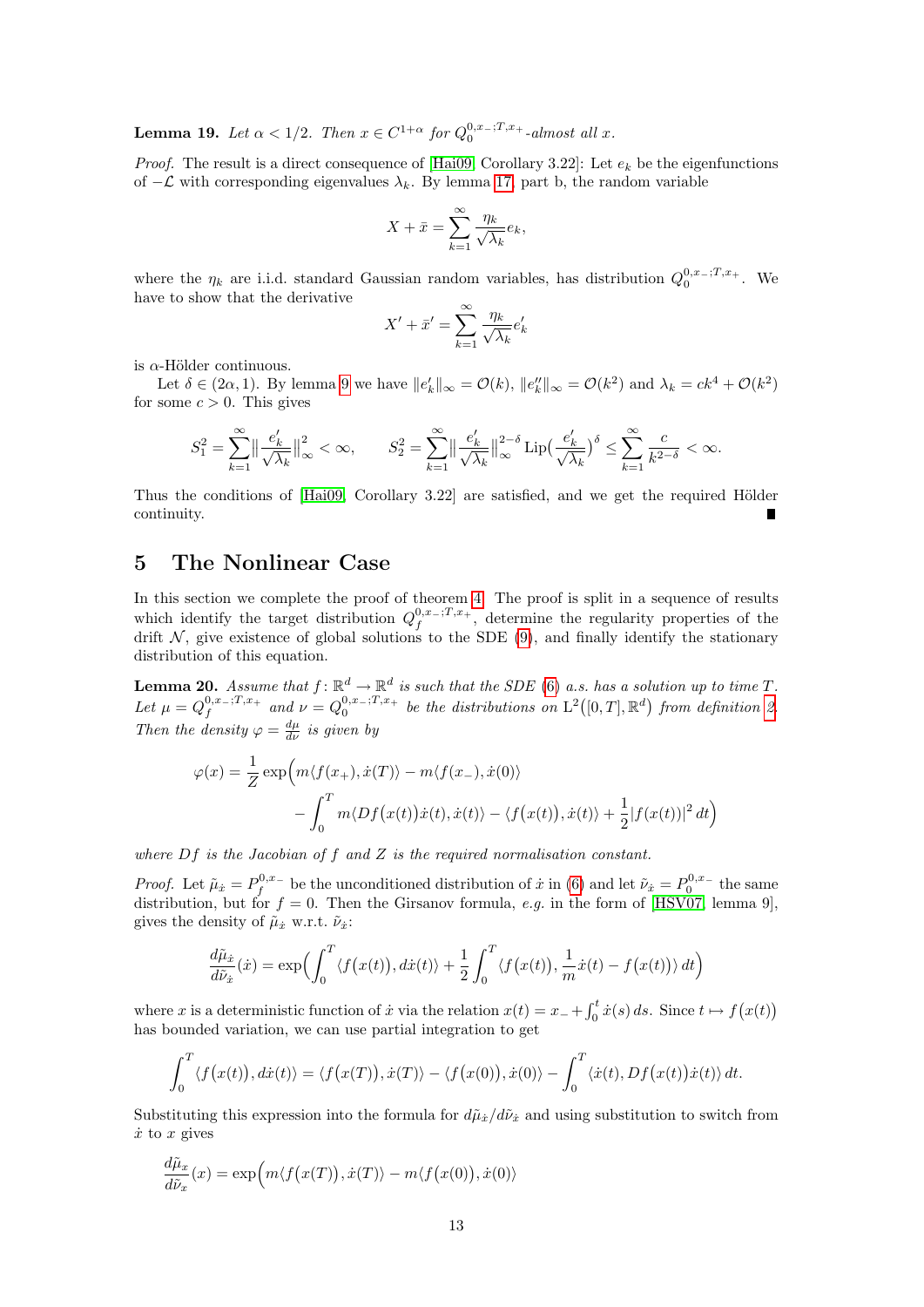$$
-m\int_0^T \langle \dot{x}(t), Df(x(t))\dot{x}(t)\rangle dt + \frac{1}{2}\int_0^T \langle f(x(t)), \dot{x}(t)\rangle - |f(x(t))|^2 dt
$$

where  $\tilde{\mu}_x = Q_f^{0,x_-}$  is the unconditioned distribution of x in [\(6\)](#page-2-2) and  $\tilde{\nu}_x = Q_0^{0,x_-}$  is the corresponding distribution for  $f = 0$ . Now we can condition on  $x(T) = x_+$ , e.g. using [\[HSV07,](#page-20-2) lemma 5.3] to get the result.

<span id="page-13-1"></span>**Lemma 21.** Let  $\alpha \in (0,1)$ . Then there is  $a c > 0$  such that

$$
\|\dot{x}\|_{\infty}^{1+\alpha} \le c \|x\|_{\infty}^{\alpha} \|x\|_{\mathcal{C}^{1+\alpha}}
$$

for all  $x \in C^1([0,T], \mathbb{R}^d)$ .

*Proof.* Assume first the case  $d = 1$ . Write  $|\dot{x}|_{\alpha} = \sup_{s \neq t} \frac{|\dot{x}(t) - \dot{x}(s)|}{|t-s|^{\alpha}}$  and let  $t \in [0, T]$  such that  $|\dot{x}(t)| = ||\dot{x}||_{\infty}$ . Then

$$
|\dot{x}|_{\alpha}\geq\frac{|\dot{x}(t)-\dot{x}(s)|}{|t-s|^{\alpha}}\geq\frac{\|\dot{x}\|_{\infty}-|\dot{x}(s)|}{|t-s|^{\alpha}}
$$

and thus  $|\dot{x}(s)| \ge ||\dot{x}||_{\infty} - |t-s|^{\alpha} |\dot{x}|_{\alpha}$  for all  $s \in [0, T]$ . This allows to conclude that  $|\dot{x}(t)| \ge \frac{1}{2} ||\dot{x}||_{\infty}$ on an interval of length at least  $T \wedge ||\dot{x}||_{\infty}^{1/\alpha}/(2|\dot{x}|_{\alpha})^{1/\alpha}$ . Since we assumed  $d = 1$ , this gives

$$
||x||_{\infty} \ge \frac{1}{2} \cdot \frac{1}{2} ||\dot{x}||_{\infty} \cdot \left( T \wedge \frac{||\dot{x}||_{\infty}^{1/\alpha}}{2^{1/\alpha} |\dot{x}|_{\alpha}^{1/\alpha}} \right) = \min \left( \frac{T}{4} ||\dot{x}||_{\infty}, \frac{||\dot{x}||_{\infty}^{1+1/\alpha}}{2^{2+1/\alpha} |\dot{x}|_{\alpha}^{1/\alpha}} \right)
$$

and by solving this inequality for  $\|\dot{x}\|_{\infty}$  we find

$$
||\dot{x}||_{\infty}^{1+\alpha} \le c||x||_{\infty}^{\alpha} \max(|\dot{x}|_{\alpha}, ||x||_{\infty}) \le c||x||_{\infty}^{\alpha} ||x||_{\mathcal{C}^{1+\alpha}}
$$

for some constant c.

For  $d > 1$  we apply the inequality componentwise: Since, for  $z \in \mathbb{R}^d$ , we have  $||z||_2$ / √  $d \leq$  $||z||_{\infty} \leq ||z||_2$ , we get

$$
||\dot{x}||_{\infty}^{1+\alpha} \leq c \max_{j=1,\dots,d} (||x_j||_{\infty}^{\alpha} (||x_j||_{\infty} + ||\dot{x}_j||_{\infty} + |x_j|_{\alpha}))
$$
  

$$
\leq c||x||_{\infty}^{\alpha} (||x||_{\infty} + ||\dot{x}||_{\infty} + |\dot{x}|_{\alpha})
$$

where  $c$  is increased as needed. This completes the proof.

The following bound for the density  $\varphi$  will be used to show that the stationary distributions of approximations for the sampling SPDE [\(9\)](#page-3-2) are uniformly integrable.

Г

<span id="page-13-0"></span>**Lemma 22.** Let  $\varphi$  be the density from lemma [20,](#page-12-1)  $U = \log \varphi$  and  $\nu = Q_0^{0,x_-;T,x_+}$  and  $\alpha \in (0,1)$ . Then for every  $\varepsilon > 0$  there is an  $M > 0$  such that for v-almost all x we have

$$
U(x) \le \varepsilon ||x||_{\mathcal{C}^{1+\alpha}}^2 + M.
$$

Proof. We bound the five terms in  $U$  one by one. For simplicity we denote all constants in the following estimates by the symbol  $c$ , the meaning of which changes from expression to expression.

1) Using the Cauchy-Schwarz inequality we get the bound

$$
\langle f(x_+), \dot{x}(T) \rangle \le |f(x_+)|\|\dot{x}\|_{\infty} \le |f(x_+)|\|x\|_{\mathcal{C}^{1+\alpha}} \le \varepsilon \|x\|_{\mathcal{C}^{1+\alpha}}^2 + c.
$$

- 2) A very similar argument gives  $-\langle f(x_-), \dot{x}(0) \rangle \leq \varepsilon ||x||_{C^{1+\alpha}}^2 + c$ .
- 3) We can use Young's inequality together with lemma [21](#page-13-1) to conclude that for every  $\varepsilon > 0$ there is a  $c > 0$  such that

$$
\|\dot{x}\|_{\infty} \leq \varepsilon \|x\|_{\mathcal{C}^{1+\alpha}} + c \|x\|_{\infty}
$$

for all  $x \in L^2([0,T], \mathbb{R}^d)$ . Thus we have

$$
-\int_0^T \langle Df(x(t))\dot{x}(t), \dot{x}(t) \rangle dt \leq \left\| \frac{d}{dt} f(x) \right\|_2 \left\| \dot{x} \right\|_2
$$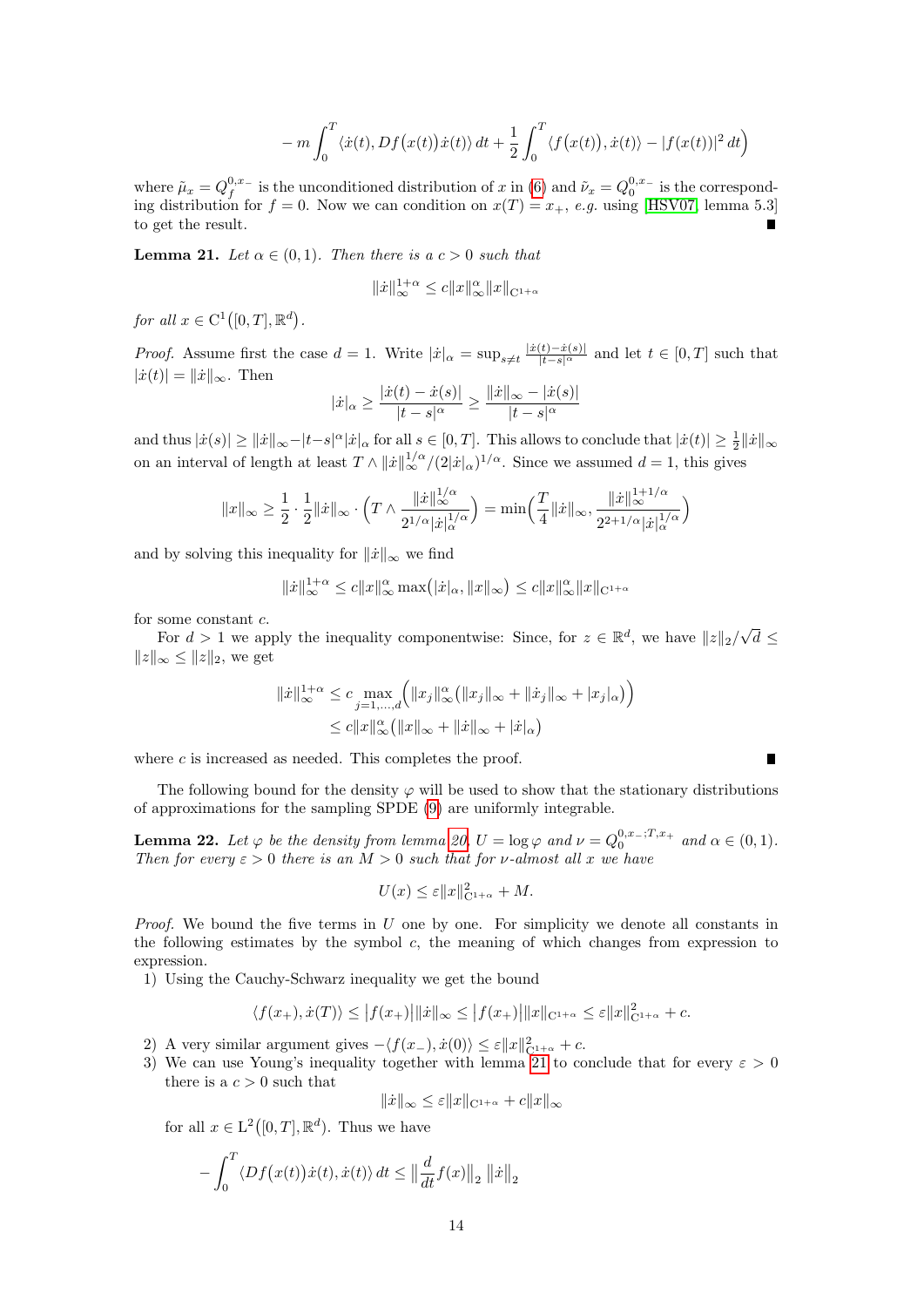$$
\leq T \left\| \frac{d}{dt} f(x) \right\|_{\infty} \| \dot{x} \|_{\infty}
$$
  

$$
\leq \left( \varepsilon \| f(x) \|_{\mathcal{C}^{1+\alpha}} + c \| f(x) \|_{\infty} \right) \left( \varepsilon \| x \|_{\mathcal{C}^{1+\alpha}} + c \| x \|_{\infty} \right).
$$

Since f is differentiable with bounded derivatives we have  $||f(x)||_{C^{1+\alpha}} \leq c||x||_{C^{1+\alpha}} + c$  and by assumption there is a  $\beta < 1$  such that  $|f(x)| \leq |x|^{\beta} + c$ . Using these estimates we find

$$
-\int_0^T \langle Df(x(t))\dot{x}(t), \dot{x}(t) \rangle dt \leq \left(\varepsilon ||x||_{\mathcal{C}^{1+\alpha}} + c ||x||_{\infty}^{\beta} + c\right) \left(\varepsilon ||x||_{\mathcal{C}^{1+\alpha}} + c ||x||_{\infty}\right)
$$

and thus for every  $\varepsilon > 0$  there is a  $c > 0$  such that

$$
-\int_0^T \langle Df(x(t))\dot{x}(t), \dot{x}(t) \rangle dt \leq \varepsilon ||x||_{\mathcal{C}^{1+\alpha}}^2 + \varepsilon ||x||_{\infty}^2 + c ||x||_{\infty}^{1+\beta} + c.
$$

Since  $\beta$  < 1, this gives the required bound.

4) Using the Cauchy-Schwarz inequality again, we get in a similar way

$$
\int_0^T \langle f(x(t)), \dot{x}(t) \rangle dt \le ||f(x)||_2 \|\dot{x}\|_2 \le c(||x||_{\infty}^{\beta} + c) \|\dot{x}\|_{\infty} \le \varepsilon ||x||_{C^{1+\alpha}}^2 + c.
$$

5) Finally, we have  $-\int_0^T \left| f(x(t)) \right|$  $x^2 dt < 0.$ Combining these bounds gives the required result.

<span id="page-14-0"></span>**Lemma 23.** The drift N defined by [\(10\)](#page-3-5) is locally Lipschitz from  $\mathcal{H}_{1/4}$  to  $\mathcal{H}_{-7/16}$ . Furthermore, one can write  $\mathcal{N} = \mathcal{N}_1 + \mathcal{N}_2 + \mathcal{N}_3$  such that  $\mathcal{N}_1$  does not depend on x and such that the bounds

$$
\|\mathcal{N}(x)\|_{\mathcal{H}_{-\frac{7}{16}}}\leq c\big(1+\|x\|_{\mathcal{H}_{1/4}}^2\big),\tag{15a}
$$

<span id="page-14-3"></span><span id="page-14-2"></span><span id="page-14-1"></span>Г

$$
\|\mathcal{N}_2(x) - \mathcal{N}_2(y)\|_{\mathcal{H}_{-5/16}} \le c \|x - y\|_{\mathcal{H}_{1/4}} \left( \|x\|_{\mathcal{H}_{1/4}} + \|y\|_{\mathcal{H}_{1/4}} \right),\tag{15b}
$$

$$
\|\mathcal{N}_3(x) - \mathcal{N}_3(y)\|_{\mathcal{H}_{-3/16}} \le c \|x - y\|_{\mathcal{H}_{1/4}} \left( \|x\|_{\mathcal{H}_{1/4}} + \|y\|_{\mathcal{H}_{1/4}} \right)^2 \tag{15c}
$$

hold for all pairs  $x, y \in \mathcal{H}_{1/4}$  and for some constant  $c > 0$ .

*Proof.* We use the characterisation of the spaces  $\mathcal{H}_{\alpha}$  from corollary [13](#page-8-2) and in particular the fact that if  $x \in \mathcal{H}_{1/4}$ , then x also belongs to  $H^1$ . Since we assumed that  $f_j$  and its derivatives up to the second order are globally Lipschitz, this implies that  $f_i(x)$ ,  $\partial_i f_i(x)$  and  $\partial_{ij} f_k(x)$  all belong to  $H^1$  and their norms are bounded by multiples of that of x.

Let now  $x \in H^1$ . Then the following statements hold:

- $f_i(x)\partial_k f_i(x) \in \mathcal{H}^1$  since  $\mathcal{H}^1$  is stable under composition with smooth functions,
- $\partial_t x_i \big( \partial_i f_k(x) \partial_k f_i(x) \big) \in L^2$ , for the same reason
- $\partial_t x_i \partial_t x_j \partial_{ij}^2 f_k(x) \in H^t$  for all  $t < -1/2$  since in this case  $L^1 \subseteq H^t$  by Sobolev embedding,
- $\partial_t^2 x_j \big( \partial_j f_k(x) + \partial_k f_j(x) \big) \in \mathcal{H}^{-1}$  since  $\mathcal{H}^{-1}$  is stable under multiplication by  $\mathcal{H}^1$ -functions,
- $f_k(x_-)\partial_t \delta_0 \in \mathcal{H}^t$  and  $f_k(x_+)\partial_t \delta_T \in \mathcal{H}^t$  for every  $t < -3/2$ .

It follows that N maps  $\mathcal{H}_{1/4}$  into  $\mathcal{H}_{\alpha}$  for every  $\alpha < -\frac{3}{8}$ . In particular, it maps  $\mathcal{H}_{1/4}$  into  $\mathcal{H}_{-\frac{7}{16}}$  as stated and the bound [\(15a\)](#page-14-1) holds. We then define  $\mathcal{N}_1$  as the term proportional to  $f_k(x_-)\partial_t\delta_0 - f_k(x_+)\partial_t\delta_T$ ,  $\mathcal{N}_3$  as the term proportional to  $\partial_t x_i \partial_t x_j \partial^2_{ij} f_k(x)$  and  $\mathcal{N}_2$  as the sum of the remaining terms in the nonlinearity. With these definitions at hand, the bounds [\(15b\)](#page-14-2) and [\(15c\)](#page-14-3) follow easily. Ē

<span id="page-14-4"></span>**Proposition 24.** For every initial condition  $x_0 \in L^2([0,T], \mathbb{R}^d)$ , the stochastic evolution equa-tion [\(9\)](#page-3-2) has a unique maximal local solution  $(x, \tau^*)$ . The solution satisfies  $x(\tau) \in \mathcal{H}_{1/4}$  for every  $\tau < \tau^*$  a.s. and  $\sup_{\tau \uparrow \tau^*} ||x(\tau)||_{\mathbb{L}^2} = \infty$  a.s. on the set  $\{\tau^* < \infty\}.$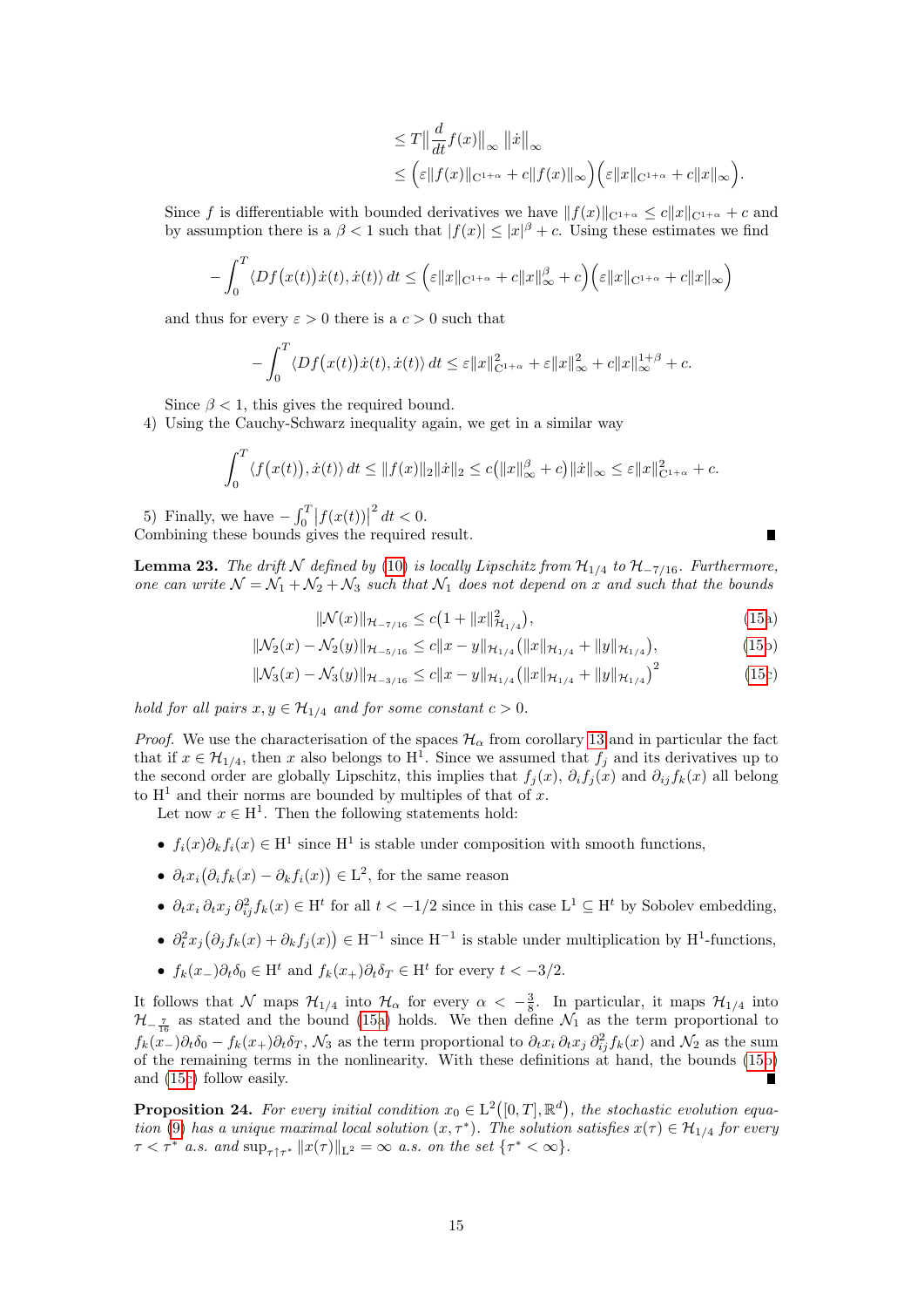Proof. Define

$$
g(\tau) = S(\tau)x_0 + \sqrt{2} \int_0^{\tau} S(\tau - \sigma) dw(\sigma).
$$

Let  $R > U > 0$ . For  $x: (0, U] \rightarrow \mathcal{H}_{1/4}$  continuous, define

$$
||x||_* = \sup_{\tau \in (0,U]} \tau^{1/4} ||x(\tau)||_{\mathcal{H}_{1/4}},
$$

and let X be the space of all such x with  $x(0) = g(0)$  and  $||x||_* < \infty$ . Then  $(\mathcal{X}, ||\cdot||_*)$  is a Banach space. We find

$$
||g||_* \le \sup_{\tau \in (0,U]} \tau^{1/4} \Big( \frac{1}{\tau^{1/4}} ||x_0||_{\mathcal{L}^2} + \sqrt{2} || \int_0^{\tau} S(\tau - \sigma) \, dw(\sigma) ||_{\mathcal{H}_{1/4}} \Big)
$$
  

$$
\le ||x_0||_{\mathcal{L}^2} + \sqrt{2}R \sup_{\tau \in [0,R]} || \int_0^{\tau} S(\tau - \sigma) \, dw(\sigma) ||_{\mathcal{H}_{1/4}}
$$
  

$$
=: ||x_0||_{\mathcal{L}^2} + C_R
$$

and thus  $g \in \mathcal{X}$  for every  $U < R$ . Define a map  $M_g: \mathcal{X} \to \mathcal{X}$  by

$$
M_g x(\tau) = \int_0^{\tau} S(\tau - \sigma) \mathcal{N}(x_{\sigma}) d\sigma + g(\tau) \quad \forall \tau \in [0, U].
$$

By the definition of a mild solution, local solutions up to time  $U$  coincide with the fixed points of this map.

Let  $B(g, 1) \subseteq \mathcal{X}$  denote the closed ball around g with radius 1. By lemma [23,](#page-14-0) the nonlinearity  $\mathcal{N}$ :  $\mathcal{H}_{1/4} \to \mathcal{H}_{-7/16}$  is locally Lipschitz and thus for all  $x, y \in B(g, 1)$  we have

$$
\|M_gx - M_gy\|_{*} \leq \sup_{\tau \in (0,U]} \tau^{1/4} \int_0^{\tau} \|S(\tau - \sigma) \left(\mathcal{N}(x_{\sigma}) - \mathcal{N}(y_{\sigma})\right)\|_{\mathcal{H}_{1/4}} d\sigma
$$
  
\n
$$
\leq \sup_{\tau \in (0,U]} c\tau^{1/4} \int_0^{\tau} \left( \frac{\left\|\mathcal{N}_2(x_{\sigma}) - \mathcal{N}_2(y_{\sigma})\right\|_{\mathcal{H}_{-5/16}}}{(\tau - \sigma)^{9/16}} + \frac{\left\|\mathcal{N}_3(x_{\sigma}) - \mathcal{N}_3(y_{\sigma})\right\|_{\mathcal{H}_{-3/16}}}{(\tau - \sigma)^{7/16}} \right) d\sigma
$$
  
\n
$$
\leq \sup_{\tau \in (0,U]} c\tau^{1/4} \int_0^{\tau} \left\|x_{\sigma} - y_{\sigma}\right\|_{\mathcal{H}_{1/4}} \left( \frac{\|x_{\sigma}\|_{\mathcal{H}_{1/4}} + \|y_{\sigma}\|_{\mathcal{H}_{1/4}}}{(\tau - \sigma)^{9/16}} + \frac{\left(\|x_{\sigma}\|_{\mathcal{H}_{1/4}} + \|y_{\sigma}\|_{\mathcal{H}_{1/4}}\right)^2}{(\tau - \sigma)^{7/16}} \right) d\sigma
$$
  
\n
$$
\leq c \, U^{1/16} \, \|x - y\|_{*} \left(1 + \|x\|_{*} + \|y\|_{*}\right)^2,
$$

where  $c$  changes from line to line. Similarly, we have

$$
||M_gx - g||_* \le c U^{1/16} ||x||_*^2 \le c U^{1/16} (||x - g||_* + ||g||_*)^2.
$$

By choosing the final time U sufficiently small, we can then make sure that  $M_g$  is a contraction on the ball  $B(g, 1)$  and, by the Banach fixed point theorem,  $M_g$  has a unique fixed point. This gives a unique local solution of [\(9\)](#page-3-2) up to time U.

By iterating this procedure, every time starting with the final point of the previously constructed segment, we obtain a solution up to a maximal time  $\tau^* \leq R$ . Since the length of each segment of this solution only depends on the L<sup>2</sup>-norm of its starting point, we see that  $\tau^* < R$ implies  $\sup_{\tau \leq \tau^*} ||x(\tau)||_{L^2} = \infty$ . Taking  $R \to \infty$  completes the proof.  $\blacksquare$ 

Even if f is globally Lipschitz, the  $\partial_t x_i \partial_t x_j \partial_{ij}^2 f_k$ -term causes the nonlinearity N to be only locally Lipschitz. Thus, showing the existence of global solutions to the SDE [\(9\)](#page-3-2) will need some care.

<span id="page-15-0"></span>**Proposition 25.** For every initial condition  $x_0 \in L^2([0,T], \mathbb{R}^d)$  the SPDE [\(9\)](#page-3-2) has a unique global solution. For every  $\tau > 0$  the solution satisfies  $\mathbb{E}(|x(\tau)||_{\text{L}^2}^2) < \infty$ .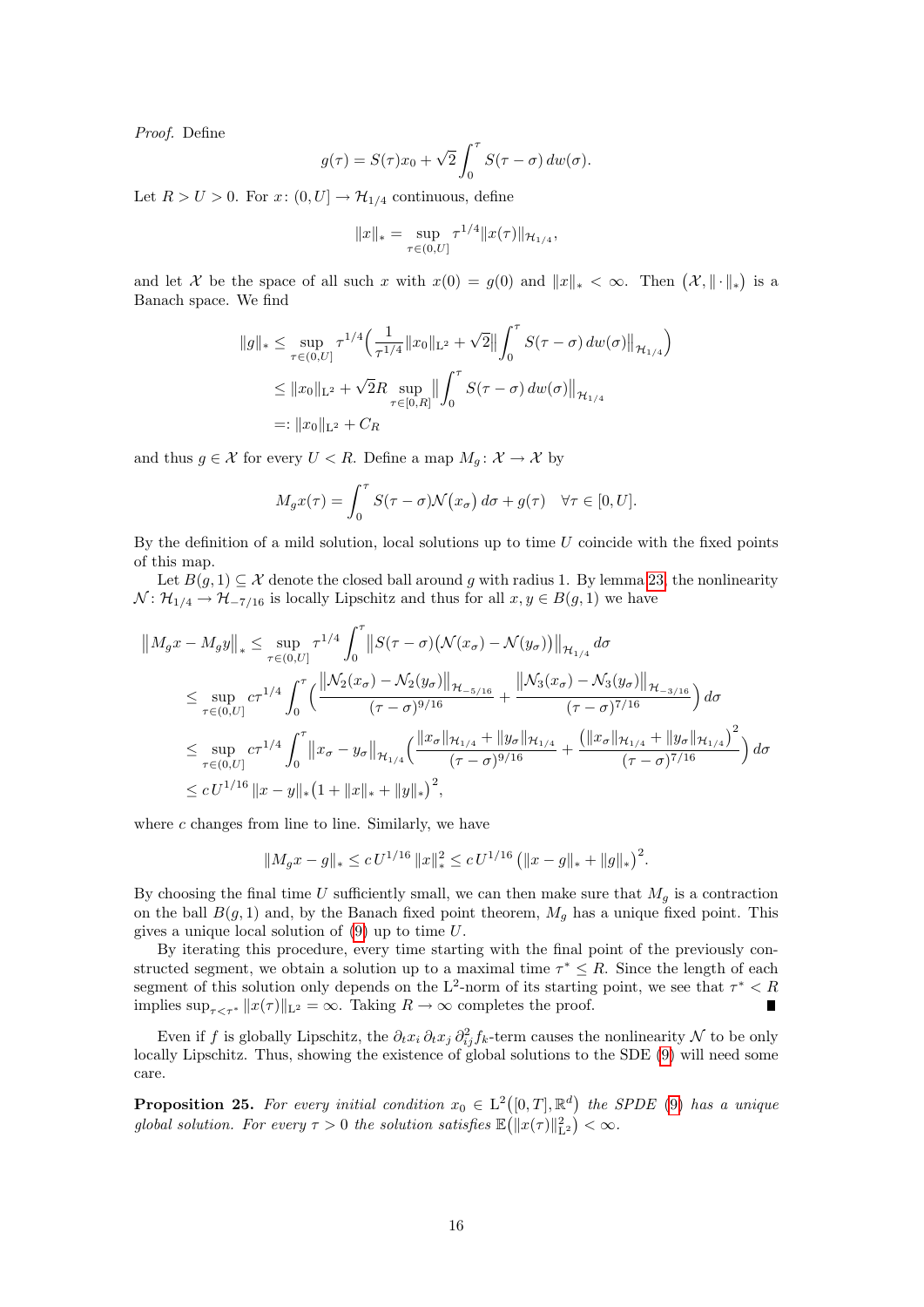*Proof.* From proposition [24](#page-14-4) we know that [\(9\)](#page-3-2) has a local solution  $(x, \tau_{\text{max}})$ . Let y be the solution of the linear SPDE from proposition [18,](#page-11-1) i.e.

$$
y(\tau) = S(\tau)(x_0 - \bar{x}) + \sqrt{2} \int_0^{\tau} S(\tau - \sigma) dw(\sigma) + \bar{x},
$$

and define  $z(\tau) = x(\tau) - y(\tau)$  for every  $\tau \in [0, \tau_{\text{max}})$ . Then z satisfies the stochastic evolution equation

<span id="page-16-0"></span>
$$
dz(\tau) = \mathcal{L}z(\tau) d\tau + \mathcal{N}(z(\tau) + y(\tau)) d\tau, \qquad z(0) = 0.
$$

Thus  $||z(\tau)||_{\mathcal{L}^2}^2$  satisfies

$$
\frac{d||z(\tau)||_{\mathbf{L}^2}^2}{d\tau} = 2\langle z(\tau), \mathcal{L}z(\tau) + \mathcal{N}(z(\tau) + y(\tau)) \rangle
$$
  
\n
$$
= -4m^2 \langle \partial_t^2 z(\tau), \partial_t^2 z(\tau) \rangle - 4m |\partial_t z(0)|^2 - 4m |\partial_t z(1)|^2
$$
  
\n
$$
- \langle \partial_t z(\tau), \partial_t z(\tau) \rangle + 2\langle z(\tau), \mathcal{N}(z(\tau) + y(\tau)) \rangle
$$
\n
$$
\leq -c||z(\tau)||_{\mathbf{H}^2}^2 + 2\langle z(\tau), \mathcal{N}(z(\tau) + y(\tau)) \rangle
$$
\n(16)

for some  $c > 0$ . This formal calculation can be made rigorous by a standard approximation argument, using for example Galerkin approximations.

We require a priori bounds of the form  $\langle z, \mathcal{N}(z+y) \rangle \le c ||z||_{\mathbf{L}^2}^2 + \varepsilon ||z||_{\mathbf{H}^2}^2 + c$  where  $\varepsilon > 0$  is small enough to be compensated by the negative  $||z||_{\text{H}^2}^2$ -term in [\(16\)](#page-16-0).

In order to obtain the required bounds we consider the five terms from the definition of  $\mathcal N$ individually. For the purpose of these estimates we denote all numerical constants by  $c > 0$  and only track the y-dependency of the bounds explicitly. For the first term we get

$$
\langle z_k, -f_i(z+y)\,\partial_k f_i(z+y)\rangle \leq c||z||_{\mathcal{L}^2}||f(z+y)||_{\mathcal{L}^2} \leq c||z||_{\mathcal{L}^2}^2 + c||y||_{\mathcal{L}^2}^2 + c.
$$

For the second term we find

$$
\langle z_k, \partial_t (z_i + y_i) \partial_t (z_j + y_j) \partial_{ij}^2 f_k(z + y) \rangle
$$
  
=  $\int_0^1 z_k \partial_t z_i \partial_t (\partial_i f_k(z + y)) dt + \int_0^1 z_k \partial_t y_i \partial_t (z_j + y_j) \partial_{ij}^2 f_k(z + y) dt$   
=  $-\int_0^1 \partial_t z_k \partial_t z_i \partial_i f_k(z + y) dt - \int_0^1 z_k \partial_t^2 z_i \partial_i f_k(z + y) dt$   
+  $\int_0^1 z_k \partial_t y_i \partial_t (z_j + y_j) \partial_{ij}^2 f_k(z + y) dt$   
 $\leq c \|z\|_{\mathcal{H}^1}^2 + c \|z\|_{\mathcal{L}^2} \|z\|_{\mathcal{H}^2} + c \|z\|_{\mathcal{L}^{\infty}} \|y\|_{\mathcal{H}^1} (\|z\|_{\mathcal{H}^1} + \|y\|_{\mathcal{H}^1}).$ 

For the third term we have

$$
\langle z_k, -\partial_t (z_i + y_i) \left( \partial_i f_k - \partial_k f_i \right) \rangle \leq c \|z\|_{\mathcal{L}^2} \big( \|z\|_{\mathcal{H}^1} + \|y\|_{\mathcal{H}^1} \big).
$$

The fourth term can be bounded as

$$
\langle z_k, \partial_t^2 (z_i + y_i) (\partial_i f_k + \partial_k f_i) \rangle
$$
  
=  $\langle z_k, \partial_t^2 z_i (\partial_i f_k + \partial_k f_i) \rangle$   

$$
- \int_0^1 \partial_t z_k \partial_t y_i (\partial_i f_k + \partial_k f_i) dt - \int_0^1 z_k \partial_t y_i \partial_t (z_j + y_j) (\partial_{ij}^2 f_k + \partial_{jk}^2 f_i) dt
$$
  

$$
\leq c ||z||_{\mathcal{L}^2} ||z||_{\mathcal{H}^2} + c ||z||_{\mathcal{H}^1} ||y||_{\mathcal{H}^1} + c ||z||_{\mathcal{L}^{\infty}} ||y||_{\mathcal{H}^1} (||z||_{\mathcal{H}^1} + ||y||_{\mathcal{H}^1}).
$$

Finally, for the fifth term, involving the derivatives of Dirac distributions, we get

$$
\langle z, \partial_t \delta_0 \rangle = -z'(0) \le c \|z\|_{\mathcal{H}^{\alpha}}, \qquad \langle z, -\partial_t \delta_1 \rangle = z'(1) \le c \|z\|_{\mathcal{H}^{\alpha}}
$$

for every  $\alpha > 3/2$ .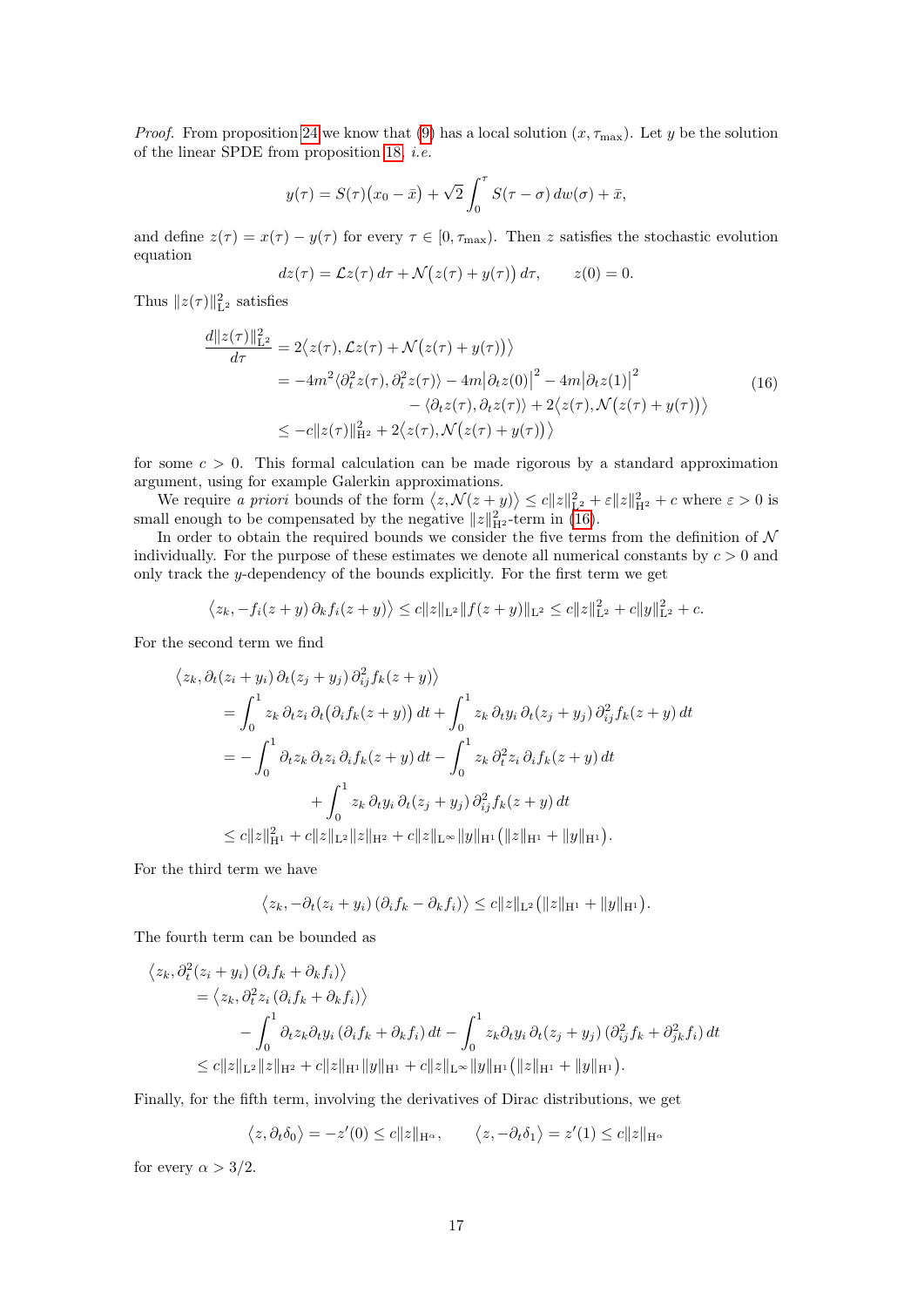To convert the bounds into the required form first note that for every  $s \in (0, 2)$  the interpol-ation inequality (see e.g. [\[Hai09,](#page-20-10) corollary 6.11]) gives  $||z||_{\mathcal{H}^s}^2 \le ||z||_{\mathcal{L}^2}^{2-s} ||z||_{\mathcal{H}^2}^s$  and, using Young's inequality, we can for every  $\varepsilon > 0$  find a  $c > 0$  such that

$$
||z||_{\mathcal{L}^2}^{2-s}||z||_{\mathcal{H}^2}^s \le c||z||_{\mathcal{L}^2}^2 + \varepsilon ||z||_{\mathcal{H}^2}^2.
$$

Using this relation we find a  $c > 0$  such that

$$
||z||_{\mathcal{L}^{\infty}}||y||_{\mathcal{H}^{1}}^{2} \leq \frac{1}{2}||z||_{\mathcal{L}^{\infty}}^{2} + \frac{1}{2}||y||_{\mathcal{H}^{1}}^{4} \leq c||z||_{\mathcal{H}^{1}}^{2} + c||y||_{\mathcal{H}^{1}}^{4} \leq c||z||_{\mathcal{L}^{2}}^{2} + \varepsilon||z||_{\mathcal{H}^{2}}^{2} + c||y||_{\mathcal{H}^{1}}^{4}.
$$

The terms of the form  $||z||_{L^{\infty}}||z||_{H^1} ||y||_{H^1}$  can be bounded using the relation

$$
||z||_{\mathcal{L}^{\infty}}||z||_{\mathcal{H}^{1}} \leq c||z||_{\mathcal{H}^{3/4}}||z||_{\mathcal{H}^{1}} \leq c||z||_{\mathcal{L}^{2}}^{5/8}||z||_{\mathcal{H}^{2}}^{3/8} ||z||_{\mathcal{L}^{2}}^{1/2}||z||_{\mathcal{H}^{2}}^{1/2} = c||z||_{\mathcal{L}^{2}}^{9/8}||z||_{\mathcal{H}^{2}}^{7/8}.
$$

Applying Young's inequality with  $p = 16/7$  and  $q = 16/9$  we find a  $c > 0$  such that

$$
||z||_{\mathcal{L}^{\infty}}||z||_{\mathcal{H}^{1}}||y||_{\mathcal{H}^{1}} \leq c||z||_{\mathcal{H}^{2}}^{7/8} ||z||_{\mathcal{L}^{2}}^{9/8}||y||_{\mathcal{H}^{1}} \leq \varepsilon ||z||_{\mathcal{H}^{2}}^{2} + c||z||_{\mathcal{L}^{2}}^{2}||y||_{\mathcal{H}^{1}}^{16/9}.
$$

Combining all these estimates, we find that for every  $\varepsilon > 0$  there is a  $c > 0$  such that

$$
\langle z(\tau), \mathcal{N}(z(\tau) + y(\tau)) \rangle \le c \big( 1 + \|y\|_{\mathbb{H}^1}^{16/9} \big) \|z\|_{\mathbb{L}^2}^2 + \varepsilon \|z\|_{\mathbb{H}^2}^2 + c \big( 1 + \|y\|_{\mathbb{L}^2}^2 + \|y\|_{\mathbb{H}^1}^4 \big)
$$

and substituting this bound into [\(16\)](#page-16-0) for small enough  $\varepsilon > 0$  we get

$$
\frac{d||z(\tau)||^{2}_{\mathbf{L}^{2}}}{d\tau} \leq c\big(1+\|y\|^{16/9}_{\mathbf{H}^{1}}\big)\big\|z(\tau)\big\|^{2}_{\mathbf{L}^{2}} + c\big(1+\|y\|^{2}_{\mathbf{L}^{2}} + \|y\|^{4}_{\mathbf{H}^{1}}\big).
$$

Gronwall's inequality gives

$$
||z(\tau)||_{\mathcal{L}^{2}}^{2} \leq c \int_{0}^{\tau} \left(1 + ||y(\sigma)||_{\mathcal{H}^{1}}^{16/9}\right) \int_{0}^{\sigma} \left(1 + ||y(r)||_{\mathcal{L}^{2}}^{2} + ||y(r)||_{\mathcal{H}^{1}}^{4}\right) dr
$$

$$
\cdot \exp\left(\int_{\sigma}^{\tau} \left(1 + ||y(r)||_{\mathcal{H}^{1}}^{16/9}\right) dr\right) d\sigma + c \int_{0}^{\tau} \left(1 + ||y(\sigma)||_{\mathcal{L}^{2}}^{2} + ||y(\sigma)||_{\mathcal{H}^{1}}^{4}\right) d\sigma. \tag{17}
$$

Thus  $||z||_{L^2}$  cannot explode in finite time and from proposition [24](#page-14-4) we get  $\tau_{\text{max}} = \infty$ .

By proposition [18](#page-11-1) we have  $y \in L^2([0, \tau], H^1)$ . Hence, by Fernique's theorem (see e.g. [\[Hai09,](#page-20-10) theorem 3.11]),

<span id="page-17-1"></span>
$$
\mathbb{E}\Big(\exp\big(\varepsilon\int_0^\tau\|y(r)\|_{\mathcal{H}^1}^2\,dr\big)\Big)<\infty
$$

for sufficiently small  $\varepsilon > 0$ . Thus, using the fact that  $16/9 < 2$ , we see that the right hand side of [\(17\)](#page-17-1) has finite expectation for all  $\tau > 0$ .

Now the only part of theorem [4](#page-3-0) which we still need to prove is the statement about the stationary distribution of [\(9\)](#page-3-2). This can be done using a finite dimensional approximation argument, similar to the proofs in [\[Zab88\]](#page-20-5) and [\[HSV07,](#page-20-2) section 3]. Since these articles assumed that U was bounded from above and also assumed different regularity properties for the drift, the proof needs to be adapted for the situation here; to allow for easier reading, we include the full argument instead of just enumerating the required changes.

<span id="page-17-0"></span>**Proposition 26.** The distribution  $Q_f^{0,x_-;T,x_+}$  is invariant for [\(9\)](#page-3-2).

*Proof.* Let  $\varphi$  be the density of  $\mu = Q_f^{0,x_-;T,x_+}$  w.r.t.  $\nu = Q_0^{0,x_-;T,x_+}$  as given by lemma [20](#page-12-1) and let  $U = \log \varphi$ . Then we can compute the derivative of U at  $x \in \mathcal{H}_{1/4}$  in direction  $h \in \mathcal{H}_{7/16}$  as

$$
\langle DU(x), h \rangle = m f_k(x_+) \dot{h}_k(T) - m f_k(x_-) \dot{h}_k(0)
$$
  
+ 
$$
2 \int_0^T \Big( -f_i \partial_k f_i + m \dot{x}_i \dot{x}_j \partial_{ij}^2 f_k - \frac{1}{2} \dot{x}_i (\partial_i f_k - \partial_k f_i) + m \ddot{x}_i (\partial_i f_k + \partial_k f_i) \Big) h_k(t) dt
$$
  
=  $\langle \mathcal{N}(x), h \rangle$ .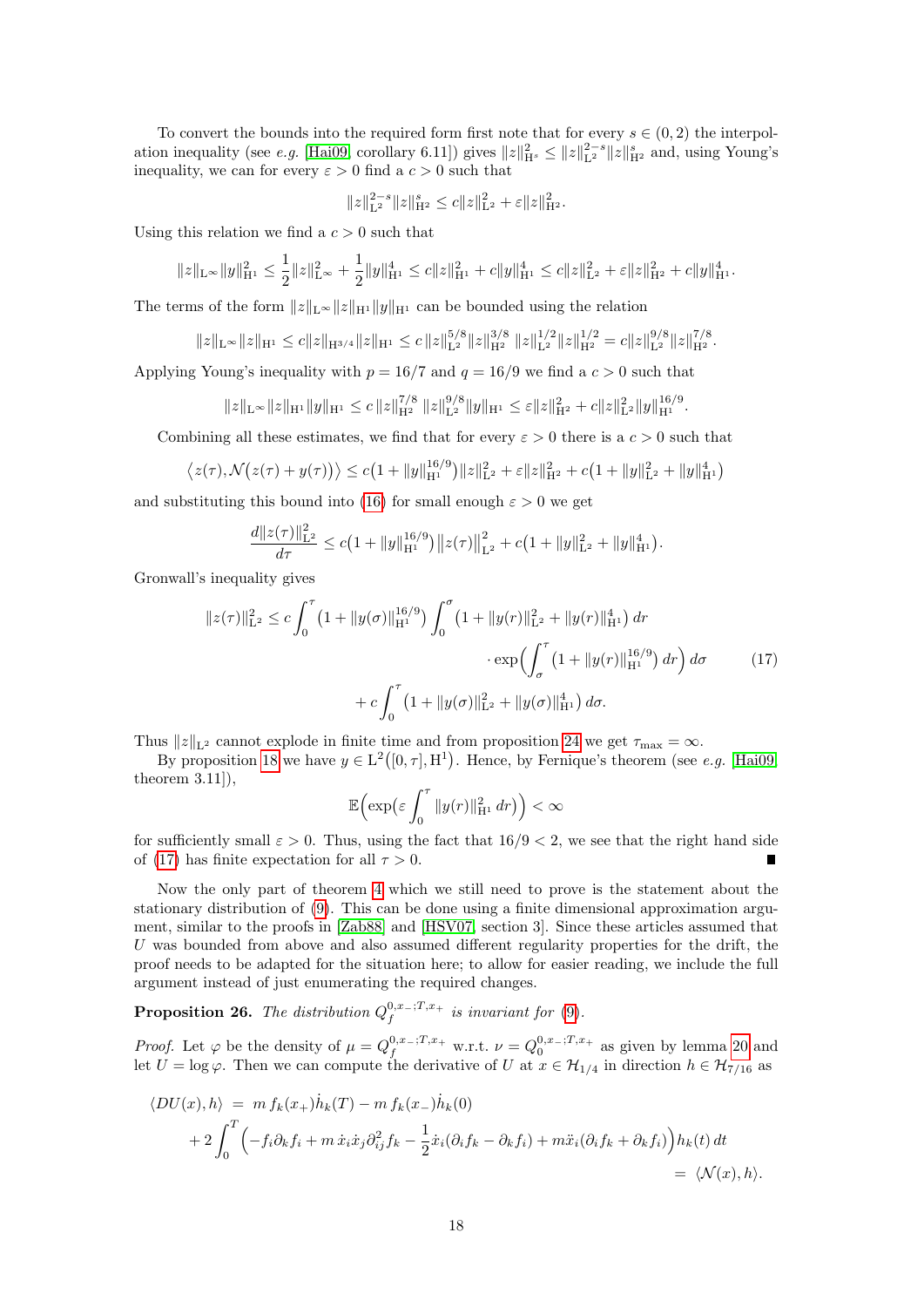Here we used the fact that, by corollary [13,](#page-8-2)  $h \in \mathcal{H}_{7/16}$  implies  $h(0) = h(T) = 0$ . This shows that the function U is Fréchet-differentiable with derivative  $\mathcal{N}$ . Let  $\Pi_n$  and  $\hat{\Pi}_n$  be as in lemma [16](#page-9-1) and define the approximations

$$
\mathcal{N}_n = (U \circ \hat{\Pi}_n)' = \hat{\Pi}_n \mathcal{N}(\hat{\Pi}_n \cdot)
$$

for  $n \in \mathbb{N}$ .

Consider the n-dimensional SDEs

$$
dy_n(\tau) = \mathcal{L}y_n(\tau) d\tau + \sqrt{2}\Pi_n dw(\tau), \qquad y_n(0) = \Pi_n x_0
$$

and

$$
dx_n(\tau) = \mathcal{L}x_n(\tau) d\tau + \mathcal{N}_n(x_n(\tau)) d\tau + \sqrt{2}\Pi_n dw(\tau), \qquad x_n(0) = \Pi_n x_0.
$$

Then, by finite dimensional results, the stationary distributions  $\nu_n$  and  $\mu_n$  of  $y_n$  and  $x_n$  respectively are given by

<span id="page-18-0"></span>
$$
\nu_n = \nu \circ \Pi_n^{-1}
$$
 and  $\frac{d\mu_n}{d\nu_n} = \exp(U \circ \hat{\Pi}_n).$ 

Define the semigroup  $(\mathcal{P}_{\tau}^n)_{\tau\geq 0}$  on  $C_{\rm b}(\mathcal{H}, \mathbb{R})$  by  $\mathcal{P}_{\tau}^n\varphi(x) = \mathbb{E}_x(\varphi(x_n(\tau)))$  for all  $x \in E_n$  and  $\varphi \in C_{\mathbf{b}}(\mathcal{H}, \mathbb{R})$ . Since the process  $x_n$  is  $\mu_n$ -reversible, we have

$$
\int_{\mathcal{H}} \varphi(x) \, \mathcal{P}_\tau^n \psi(x) \, d\mu_n(x) = \int_{\mathcal{H}} \psi(x) \, \mathcal{P}_\tau^n \varphi(x) \, d\mu_n(x). \tag{18}
$$

for every  $\varphi, \psi \in C_{\rm b}(\mathcal{H}, \mathbb{R}).$ 

We need to find the limit of [\(18\)](#page-18-0) as  $n \to \infty$ . For this, we first show that  $x_n \to x$  in  $\mathcal{H}_{1/4}$ , uniformly on bounded time intervals: Let  $U > 0$ . Then we have

$$
||x_n(\tau) - x(\tau)||_{\mathcal{H}_{1/4}} \le ||(\Pi_n - I) \Big( S(\tau) x_0 + \sqrt{2} \int_0^{\tau} S(\tau - \sigma) dW(\sigma) \Big) ||_{\mathcal{H}_{1/4}}
$$
  
+ 
$$
|| \int_0^{\tau} S(\tau - \sigma) (\mathcal{N}_n(x(\sigma)) - \mathcal{N}(x(\sigma))) d\sigma ||_{\mathcal{H}_{1/4}}
$$
  
+ 
$$
|| \int_0^{\tau} S(\tau - \sigma) (\mathcal{N}_n(x_n(\sigma)) - \mathcal{N}_n(x(\sigma))) d\sigma ||_{\mathcal{H}_{1/4}}
$$
  
=:  $I_1(\tau) + I_2(\tau) + I_3(\tau)$ 

for all  $\tau \in [0, U]$ .

From the definition of  $\|\cdot\|_{\mathcal{H}_{\alpha}}$  and the asymptotics of the eigenvalues of  $\mathcal L$  in lemma [9](#page-4-1) we get, for any  $\beta > \alpha$ , that there is a  $c > 0$  such that the bound

$$
\left\|\Pi_n x - x\right\|_{\mathcal{H}_\alpha} \leq \frac{c}{n^{8(\beta-\alpha)}} \|x\|_{\mathcal{H}_\beta}
$$

holds for all  $x \in H_\beta$  and all  $n \in \mathbb{N}$ . Let  $\beta \in (1/4, 3/8)$ . Then we know from proposition [18](#page-11-1) that  $\tau \mapsto S(\tau)x_0 +$ √  $\frac{1}{2}\int_0^{\tau} S(\tau-\sigma) dW(\sigma)$  is a continuous map from  $[0, U]$  into  $\mathcal{H}_{\beta}$ . Combining these two statements, we find  $\sup_{0 \leq \tau \leq U} I_1(\tau) \to 0$  as  $n \to \infty$ .

From lemma [23](#page-14-0) we know that N is locally Lipschitz from  $\mathcal{H}_{1/4}$  to  $\mathcal{H}_{-7/16}$ . By lemma [16,](#page-9-1) part c, there is then a constant  $K_r > 0$  such that

$$
\left\| \mathcal{N}_n(x) - \mathcal{N}_n(y) \right\|_{\mathcal{H}_{-\frac{7}{16}}} \le K_r \|x - y\|_{\mathcal{H}_{1/4}}
$$

for all  $n \in \mathbb{N}$  and all x and y with  $||x||_{\mathcal{H}_{1/4}}$ ,  $||y||_{\mathcal{H}_{1/4}} \leq r$ . Thus, the  $\mathcal{N}_n$  are also locally Lipschitz. We can find  $p, q > 1$  such that  $p \cdot \frac{11}{16} < 1$  and  $1/p + 1/q = 1$ . For  $I_2$  we get then

$$
I_2(\tau) \leq \int_0^{\tau} ||S(\tau - \sigma)(\mathcal{N}_n(x(\sigma)) - \mathcal{N}(x(\sigma)))||_{\mathcal{H}_{1/4}} d\sigma
$$
  
 
$$
\leq \int_0^{\tau} ||S(\tau - \sigma)||_{\mathcal{H}_{-7/16} \to \mathcal{H}_{1/4}} ||\mathcal{N}_n(x(\sigma)) - \mathcal{N}(x(\sigma))||_{\mathcal{H}_{-7/16}} d\sigma
$$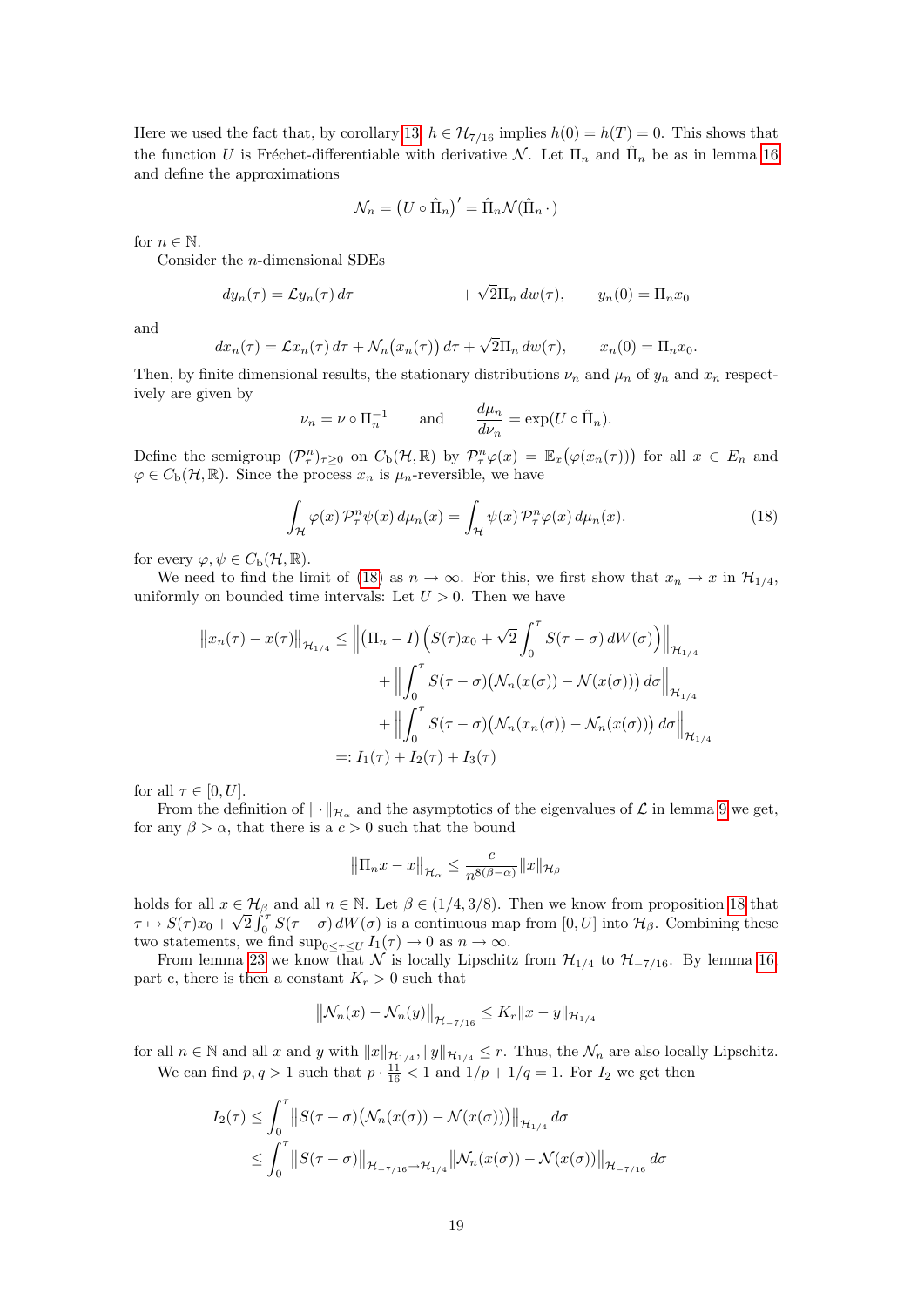$$
\leq c \Bigl(\int_0^U \frac{1}{\sigma^{p\,11/16}}\,d\sigma\Bigr)^{1/p} \Bigl(\int_0^U \bigl\|\mathcal{N}_n(x(\sigma))-\mathcal{N}(x(\sigma))\bigr\|_{\mathcal{H}_{-7/16}}^q\,d\sigma\Bigr)^{1/q}.
$$

The right hand side is independent of  $\tau$  and converges to 0 as  $n \to \infty$  by dominated convergence, using lemma [16,](#page-9-1) part b.

For  $n \in \mathbb{N}$  define

$$
T_{n,r} = \inf \Big\{ \tau \in [0, U] \Big| \ \|x(\tau)\| > r \text{ or } \|x_n(\tau)\| > r \Big\},\
$$

with the convention inf  $\emptyset = U$ . For  $\tau \leq T_{n,r}$  we have

$$
I_3(\tau) \le K_r \int_0^{\tau} ||S(\tau - \sigma)||_{\mathcal{H}_{-\tau/16} \to \mathcal{H}_{1/4}} ||x_n(\sigma) - x(\sigma)||_{\mathcal{H}_{1/4}} d\sigma
$$

and consequently

$$
||x_n(\tau) - x(\tau)||_{\mathcal{H}_{1/4}} \le \sup_{0 \le \sigma \le U} (I_1(\sigma) + I_2(\sigma))
$$
  
+ cK<sub>r</sub>  $\int_0^{\tau} \frac{1}{(\tau - \sigma)^{11/16}} ||x_n(\sigma) - x(\sigma)|| d\sigma.$ 

Using Gronwall's lemma we can conclude

$$
||x_n(\tau) - x(\tau)||_{\mathcal{H}_{1/4}} \leq \sup_{0 \leq \sigma \leq U} (I_1(\sigma) + I_2(\sigma)) \cdot \exp\left(cK_r \int_0^U \frac{1}{\sigma^{11/16}} d\sigma\right)
$$

for all  $\tau \leq T_{n,r}$ . As we have already seen, the right-hand side converges to 0 as  $n \to \infty$ .

Now choose  $r > 0$  big enough such that  $\sup_{0 \leq \tau \leq U} ||x(\tau)|| \leq r/4$ . Then for sufficiently large n and all  $\tau \leq T_{n,r}$  we have  $||x_n(\tau) - x(\tau)|| \leq r/4$  and thus  $\sup_{0 \leq \tau \leq T_{n,r}} ||x_n(\tau)|| \leq r/2$ . This implies  $T_{n,r} = U$  for sufficiently large n. Thus we have  $x_n \to x$  in  $\mathrm{C}\big([0, U], \mathcal{H}_{1/4}\big)$  a.s.

Let  $0 < \alpha < \beta < 1/2$ . Define the semigroup  $(\mathcal{P}_{\tau})_{\tau \geq 0}$  on  $C_{\rm b}(\mathcal{H}, \mathbb{R})$  by  $\mathcal{P}_{\tau} \varphi(x) = \mathbb{E}_x(\varphi(x(\tau)))$ for all  $x \in \mathcal{H}$  and  $\varphi \in C_{\rm b}(\mathcal{H}, \mathbb{R})$ . Then, by dominated convergence, we have  $\mathcal{P}^n_\tau \varphi(\Pi_n x) \to \mathcal{P}_\tau \varphi(x)$ as  $n \to \infty$ . By lemma [19,](#page-12-2)  $x \in C^{1+\beta}$  for  $\nu$ -almost all x. Furthermore,  $U: C^{1+\alpha} \to \mathbb{R}$  is continuous and thus  $U(\hat{\Pi}_n x) \to U(x)$  as  $n \to \infty$  for *v*-almost all x by lemma [16,](#page-9-1) part e.

Finally let  $c = \|\hat{\Pi}_n\|_{C_0^{1+\beta} \to C_0^{1+\alpha}}$ . Using Fernique's theorem we can choose  $\varepsilon > 0$  such that the function  $\exp(\varepsilon c||x||_{C^{1+\beta}}^2)$  is *v*-integrable. By lemma [22](#page-13-0) we can find an  $M > 0$  such that  $U(\hat{\Pi}_n x) \leq \varepsilon \|\hat{\Pi}_n x\|_{\mathcal{C}^{1+\alpha}}^2 + M \leq \varepsilon c \|x\|_{\mathcal{C}^{1+\beta}}^2 + M$  for all  $n \in \mathbb{N}$  and  $\nu$ -almost all  $x$ . Then dominated convergence gives

$$
\lim_{n \to \infty} \int_{\mathcal{H}} \varphi(x) \, \mathcal{P}_{\tau}^{n} \psi(x) \, d\mu_{n}(x) = \lim_{n \to \infty} \int_{\mathcal{H}} \varphi(\Pi_{n}x) \, \mathcal{P}_{\tau}^{n} \psi(\Pi_{n}x) \, e^{U(\hat{\Pi}_{n}x)} d\nu(x)
$$
\n
$$
= \int_{\mathcal{H}} \varphi(x) \, \mathcal{P}_{\tau} \psi(x) \, e^{U(x)} d\nu(x) = \int_{\mathcal{H}} \varphi(x) \, \mathcal{P}_{\tau} \psi(x) \, d\mu(x)
$$

and using [\(18\)](#page-18-0) we get

$$
\int_{\mathcal{H}} \varphi(x) \, \mathcal{P}_{\tau} \psi(x) \, d\mu(x) = \int_{\mathcal{H}} \psi(x) \, \mathcal{P}_{\tau} \varphi(x) \, d\mu(x).
$$

П

Thus the process  $x$  is  $\mu$ -reversible which is the required result.

Propositions [24,](#page-14-4) [25](#page-15-0) and [26](#page-17-0) together imply all claims of theorem [4](#page-3-0) and so the proof of the result is complete.

## References

<span id="page-19-0"></span>[AHSV07] A. Apte, M. Hairer, A. M. Stuart and J. Voss. Sampling The Posterior: An Approach to Non-Gaussian Data Assimilation. Physica D: Nonlinear Phenomena, vol. 230, no. 1–2, pp. 50–64, 2007.